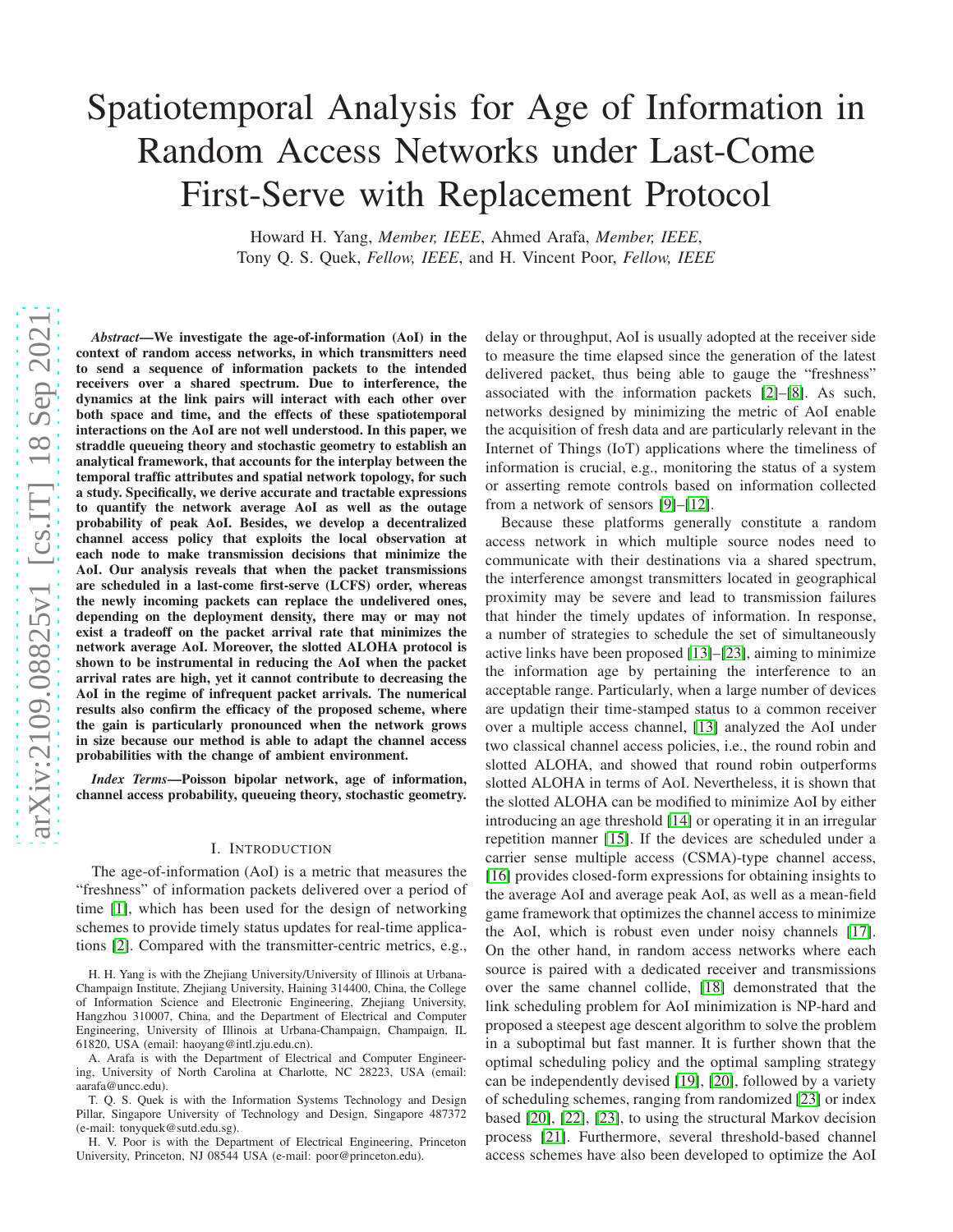from a network perspective [\[24\]](#page-14-16), [\[25\]](#page-14-17). However, these results are devised based on collision models or conflict graphs, which do not precisely capture the key attributes of a wireless system. Indeed, transmissions over the spectrum are entangled in a slew of physical factors, particularly the fading, path loss, and co-channel interference. As such, it is suggested to adopt the signal-to-interference-plus-noise ratio (SINR) model rather than the conflict graph for a better characterization of the source-destination communication processes so as to obtain genuine understanding of the insights [\[18\]](#page-14-11), [\[26\]](#page-14-18). Recognizing this, a recent line of research has been carried out [\[27\]](#page-14-19)–[\[32\]](#page-14-20), that conflates queueing theory with stochastic geometry  $- a$ disruptive tool for assessing the performance of wireless links in large-scale networks – to account for the spatial, temporal, and physical level attributes in the analysis of AoI. Such spatiotemporal analyses are generally challenging because the evolution of queues associated with the transmitters are coupled with each other over space and time via the interference they caused. In response, [\[27\]](#page-14-19) adopts the favorable/dominant system argument to decouple the spatial-temporal correlations and derive lower and upper bounds for the distribution of average AoI in the context of a Poisson network. Additionally, via a careful (re)construction of the dominant system, tighter upper bounds for the spatial distribution of mean peak AoI is derived for a large system under both preemptive and nonpreemptive queueing disciplines [\[28\]](#page-14-21). Furthermore, based on the dominant system, a distributed algorithm that configures the channel access probabilities at each individual transmitter based on the local observation of the network topology is proposed to minimize the peak AoI [\[30\]](#page-14-22). To obtain more accurate expressions for AoI rather than the bounds, [\[29\]](#page-14-23) resort to the meta distribution and evaluate the performance of peak AoI in uplink IoT networks under time-triggered and event-triggered traffic profiles. And [\[31\]](#page-14-24) improves the analysis of AoI by characterizing the spatial dependency amongst the transmitters by modeling the locations of interfering nodes as an inhomogeneous Poissoin point process (PPP). Moreover, [\[32\]](#page-14-20) considers a generate at will model of the transmitters and provides a joint spatio-temporal analysis of AoI and throughput for cellular-based IoT networks with heterogeneous traffic. Nonetheless, [\[29\]](#page-14-23)–[\[31\]](#page-14-24) schedule the transmissions of information packets in a first-come first-serve (FCFS) discipline where the failed packets are perpetually retransmitted till successfully received, which is not appealed for minimizing the AoI. Although [\[31\]](#page-14-24) also investigated the last come first serve with preemption (LCFS-PR) discipline, the transmitters still maintain an infinite-size queue to store the incoming packets and resend the undelivered packets during the available time slots, which introduced unnecessary interference. As pointed out by [\[24\]](#page-14-16), under the metric of AoI, it is implicitly assumed that the information content of the packets form a Markov process. Therefore, an AoI-optimal transmission protocol shall have the transmitters discard the older undelivered packets upon the arrival of fresher packets so as to reduce interference and enhance the probability of successful transmissions. Under such a protocol, the only relevant spatiotemporal analysis of AoI is provided in [\[28\]](#page-14-21), but the performance metric considered in that work is the *peak* AoI while the more commonly used

metric of *average* AoI has not been explored. Besides, whether a locally adaptive scheme can be devised to further minimize the AoI is also not clear.

# *A. Approach and Summary of Results*

In this paper, we aim at developing a theoretical template for a thorough understanding of the AoI over a random access network. On that purpose, we model the positions of transmitter-receiver pairs as a Poisson bipolar network. Each transmitter generates a sequence of status updates, encapsulated in the information packets, according to independent Bernoulli processes. The newly incoming packets at each transmitter are stored in a unit-size buffer and replace the older undelivered ones, if any. In each time slot, transmitters with non-empty buffers employ a slotted ALOHA protocol to access the shared spectrum and send out packets. The transmissions are successful only if the received SINR exceeds a decoding threshold, upon which the packet can be removed from the transmitter buffer. Otherwise, the packet stays in the buffer and will be retransmitted in the next available time slot (unless replaced by a newly generated packet). Because of interference, there are coupling effects amongst the node positions and their buffer states. For tractable analyses, we adopt the mean-field approximation to decouple such spatialtemporal correlations, and jointly use tools from stochastic geometry, to capture the macroscopic interference behavior, and queueing theory, to characterize the evolution of queues at the microscopic level, to derive accurate expressions for both the peak and average AoI. Leaning on the theoretical framework, we leverage similar techniques as [\[30\]](#page-14-22) to devise a locally adaptive slotted ALOHA protocol to minimize the AoI. The analytical results enable us to explore the effects of different network parameters on the AoI performance and hence can serve as useful guidelines for further system designs. Our main contributions are summarized below.

- We establish a mathematical framework for the analysis of AoI in random access networks. Our model is general and encompasses several key features of a wireless system, including the channel gain, path loss, deployment density, interference, and spatially queueing interactions.
- We derive accurate expressions for the average AoI as well as the outage probability of peak AoI. By resorting to different special cases, we can obtain simple expressions from the analysis that facilitate an intuitive understanding of the AoI in random access networks.
- Building upon the theoretical framework, we develop a locally adaptive slotted ALOHA protocol, which exploits the local observation at each node to configure a link-wise channel access probability that minimizes the AoI across the network. The proposed scheme is fully decentralized and has a low implementation complexity.
- Numerical results reveal that:  $i$ ) when the wireless links are densely deployed, there exists an optimal update frequency that minimizes the network average AoI or the outage probability of peak AoI, while in a sparsely deployed network, the AoI monotonically decreases with the packet arrival rate,  $ii)$  the slotted ALOHA protocol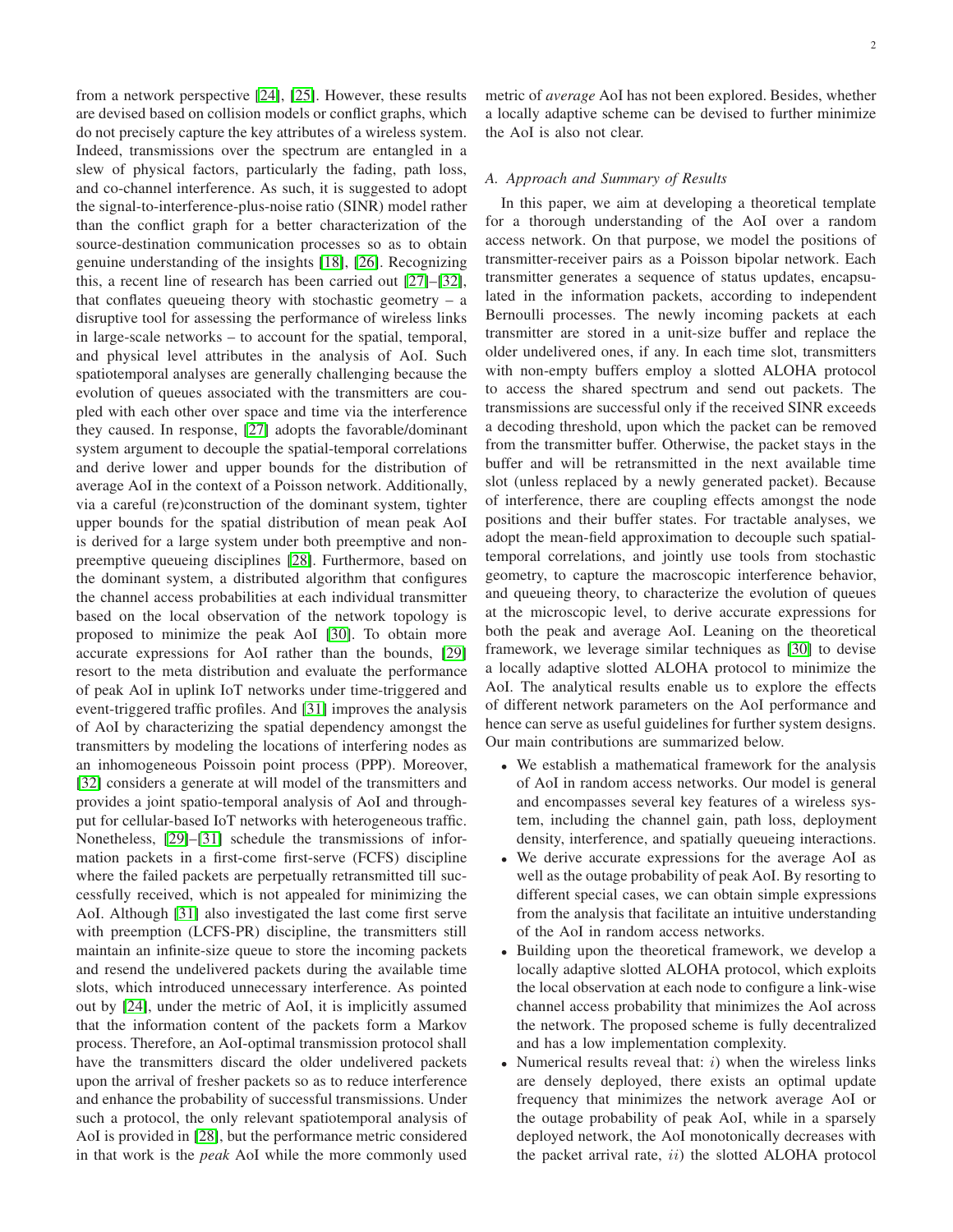

<span id="page-2-1"></span>Fig. 1. The employed wireless network at microscopic and macroscopic scales, where the squares and circles denote the transmitters and receivers, respectively: the typical link is the black solid line, the other active links are denoted by the red solid lines, and the inactive links are the dashed lines in blue.

TABLE I NOTATION SUMMARY

<span id="page-2-0"></span>

| <b>Notation</b>               | <b>Definition</b>                                                                                      |
|-------------------------------|--------------------------------------------------------------------------------------------------------|
| $\tilde{\Phi}$ : $\lambda$    | PPP modeling the locations of transmitters;<br>transmitter spatial deployment density                  |
| $\bar{\Phi}$ ; $\lambda$      | PPP modeling the locations of receivers; receiver<br>spatial deployment density                        |
| Φ                             | Superposition of PPPs $\bar{\Phi}$ and $\bar{\Phi}$ , i.e., $\Phi = \bar{\Phi} \cup \bar{\Phi}$        |
| $P_{\text{tx}}$ ; $\sigma^2$  | Transmit power; power of the thermal noise                                                             |
| $\rho$ ; $\alpha$             | Signal-to-noise ratio; path loss exponent                                                              |
| $\xi$ : $\theta$              | Packet update frequency; SINR decoding thresh-<br>old                                                  |
| r; p                          | Distance of a transmitter-receiver pair; slotted<br>ALOHA channel access probability                   |
| $\mu_{0,t}^{\Phi}$            | Transmission success probability of link 0 at<br>time slot t, conditioned on the point process $\Phi$  |
| $a_j^{\Phi}$                  | Buffer non-empty probability at transmitter node<br><i>j</i> , conditioned on the point process $\Phi$ |
| W                             | Local observation window of the transmitters.<br>given in the form of a stopping set                   |
| $\gamma_j^\Phi$               | Probability of channel access at transmitter $j$ ,<br>constructed based on the local information       |
| $\bar{\Delta};\,\hat{\Delta}$ | Network average AoI; network peak AoI                                                                  |

is only effective when the packet arrival rates are high (and/or the topology is dense) and it cannot contribute to reducing the AoI in regimes of infrequent packet arrivals, and *iii*) the proposed channel access policy is able to maintain the network average AoI at a low level for a wide range of deployment density because it can adjust the frequency of radio channel access with the change of ambient environment.

The remainder of the paper is organized as follows. We introduce the system model in Section II. In Section III, we detail the analysis of the average and peak AoI, and provide a series of discussions for insights. We show the simulation and numerical results in Section IV, which confirm the accuracy of our analysis and provide insights about the AoI performance of a large-scale wireless network. We conclude the paper in Section V.

## II. SYSTEM MODEL

In this section, we introduce the setup of the network model, as well as the concepts of average and peak AoI. The main notations used throughout the paper are summarized in Table [I.](#page-2-0)

## *A. Spatial Configuration and Physical Layer Parameters*

Let us consider a wireless network, as depicted in Fig. [1,](#page-2-1) that consists of a set of transmitter-receiver pairs, all located in the Euclidean plane. The transmitters are scattered according to a homogeneous Poisson point process (PPP)  $\Phi$  of spatial density  $\lambda$ , where a generic node i located at  $X_i \in \Phi$  has one dedicated receiver at  $y_i$ , which is at distance r from  $X_i$ and oriented in a uniformly random direction.<sup>[1](#page-2-2)</sup> According to the displacement theorem [\[33\]](#page-14-25), the location set  $\bar{\Phi} = \{y_i\}_{i=0}^{\infty}$ also forms a homogeneous PPP with spatial density  $\lambda$ . If a transmitter needs to communicate with its receiver, it employs a constant power<sup>[2](#page-2-3)</sup>  $P_{\text{tx}}$  and sends out packets over a shared spectrum, which is affected by small-scale fading that follows Rayleigh distribution with a unitary mean and large-scale pathloss that follows power law attenuation. All channel gains are independent and identically distributed (i.i.d.) across space and time. Besides, the transmission is also subject to Gaussian thermal noise with a total variance  $\sigma^2$ .

#### *B. Temporal Configuration and Transmission Protocol*

We assume the network is synchronized<sup>[3](#page-2-4)</sup> and the time is segmented into equal-duration intervals, which are referred to as time slots. We further assume the transmission of each packet occupies exactly one time slot. At the beginning of each time slot, every transmitter has an arrival of information packet with probability  $\xi \in (0,1]$ . The newly incoming packet at each transmitter will be stored in a unit-size buffer and replace the undelivered older one if there is any. In that respect, the schedule of packet transmissions constitutes a last-come firstserve with replacement (LCFS-R) protocol.

<span id="page-2-2"></span><sup>&</sup>lt;sup>1</sup>Such a setting is commonly known as the Poisson bipolar model [\[33\]](#page-14-25), which is a large-scale analog to the classical model of *Random Networks* [\[34\]](#page-14-26) and has been widely used for the modeling of networks without a centralized controller, e.g., the D2D, IoT, and wireless ad-hoc networks. Note that the analysis developed in this paper can be extended to investigate the AoI in cellular networks.

<span id="page-2-3"></span><sup>2</sup>We unify the transmit power for tractability, while the framework developed in this paper can be used to study the effects of power control in similar spirits to [\[35\]](#page-14-27), [\[36\]](#page-15-0).

<span id="page-2-4"></span><sup>3</sup>Synchronization over networks can be achieved by either centralized [\[37\]](#page-15-1) or distributed mechanisms [\[38\]](#page-15-2).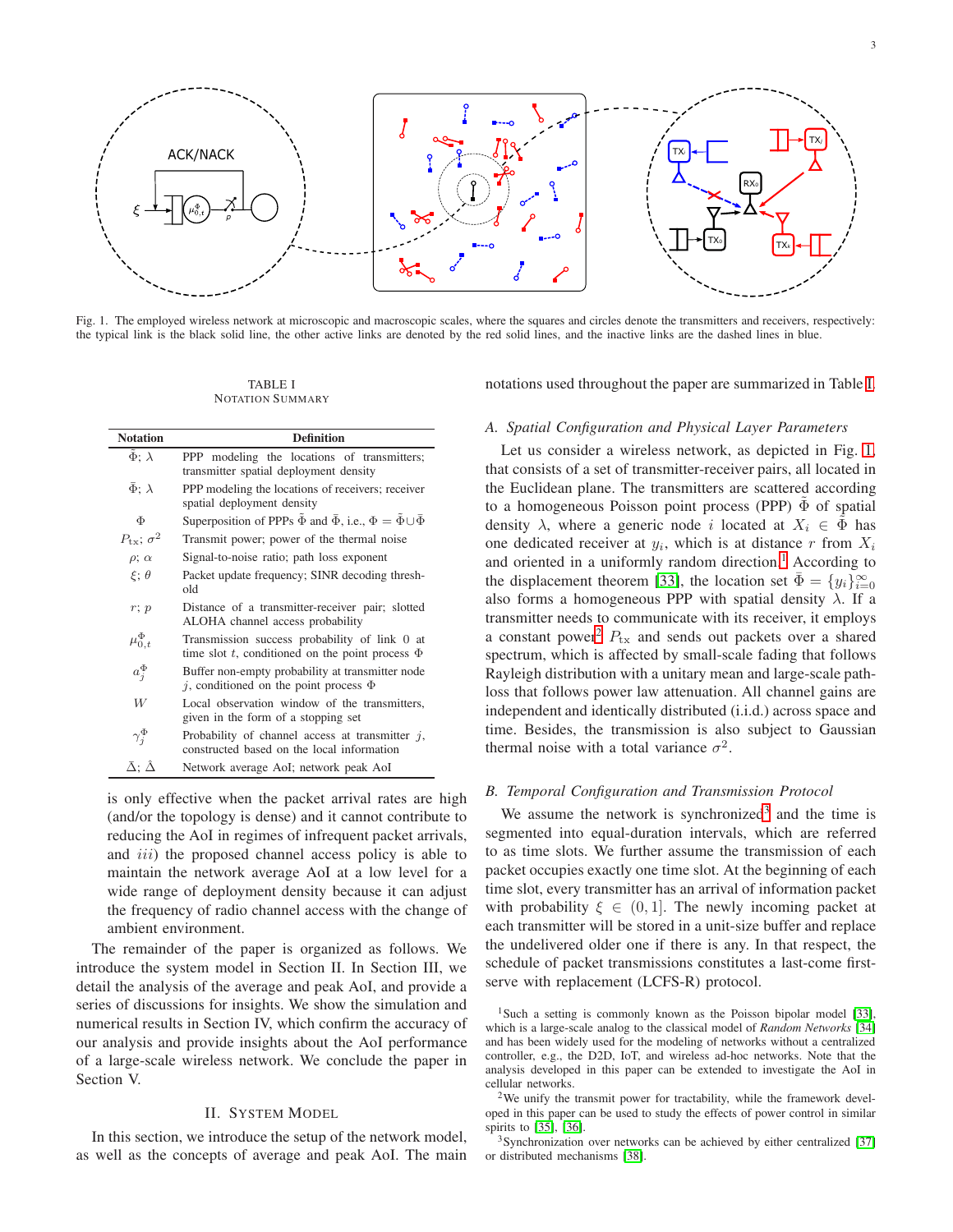In each time slot, transmitters with non-empty buffers adopt the slotted ALOHA protocol with probability  $p \in (0,1)$  to access the radio channel and send out packets. A transmission is considered successful if the SINR received at the destination exceeds a decoding threshold, upon which the receiver sends an ACK feedback message so that the packet can be removed from the buffer. Otherwise, the receiver sends a NACK feedback message and the packet is retransmitted in the next available time  $slot<sup>4</sup>$  $slot<sup>4</sup>$  $slot<sup>4</sup>$  In this network, the delivery of packets incurs a delay of one time slot, namely, packets are transmitted at the beginning of time slots and, if the transmission is successful, they are delivered by the end of the same time slot.

Because the time scale of fading and packet transmission is much smaller than that of the spatial dynamics, we assume the network topology is static, i.e., an arbitrary but fixed point pattern is realized at the beginning and remains unchanged over the time domain.

## *C. Age of Information*

The performance metric of this work is the AoI, which captures the timeliness of information delivered at the receiver side. A formal definition of this metric is stated in below.

Definition 1: *Consider a typical transmitter-receiver pair.* Let  $\{G(t_i)\}_{i>1}$  be the sequence of generation times of in*formation packets that were delivered and*  $\{t_i\}_{i\geq 1}$  *be the corresponding times at which these packets are received at the destination. Amongst the packets received till time* t*, denote the index of the latest generated one by*  $n_t = \arg \max_i \{ G(t_i) | t_i \leq \epsilon \}$ t}*. The age of information at the receiver is defined as*  $\Delta(t) = t - G(t_{n_t}).$ 

If the average time for packet delivery is the same, then according to Definition 1, the presence of a new packet at the transmitter will make the older one irrelevant in reducing the AoI. As such, maintaining a unit-size buffer at each transmitter and replacing undelivered packets with newly incoming ones is consistent with the minimum AoI packet management strategy.

Without loss of generality, we denote the link pair located at  $(X_0, y_0)$ , where  $y_0$  is the origin, as typical. Note that although the considered wireless network contains infinitely many dipoles, thanks to the stationary property of PPP, the AoI of each wireless link is statistically equivalent. Under the employed system model, the AoI of the typical link goes up by one in each time slot if no new packet is updated at the receiver side, and, when the update is received, reduces to the time elapsed since the generation of the delivered packet. An example of the dynamics of AoI is illustrated in Figure [2.](#page-3-1) Formally, the evolution of  $\Delta_0(t)$  can be written as follows:

$$
\Delta_0(t+1) = \begin{cases} \Delta_0(t) + 1, & \text{if no update received,} \\ t - G_0(t) + 1, & \text{otherwise} \end{cases}
$$

where  $G_0(t)$  is the generation time of the packet delivered over the typical link by the end of time slot  $t$ .

In this work, we leverage two quantities, namely the *average* and *peak* AoI, as our metric to evaluate the freshness of



<span id="page-3-1"></span>Fig. 2. AoI evolution example at a typical link under the LCFS-R discipline. The time instances  $G_0(t_i)$  and  $t_i$  respectively denote the moments when the i-th packet is generated and delivered, and the age is reset to  $t_i - G_0(t_i)$ . Here,  $t_i = T_0(i)$  with  $T_0(i)$  defined in [\(2\)](#page-3-2).

information over a random access network. Specifically, the average AoI at a given link  $j$  is defined as

<span id="page-3-2"></span>
$$
\bar{\Delta}_j = \limsup_{T \to \infty} \frac{1}{T} \sum_{t=1}^T \Delta_j(t), \tag{1}
$$

and the peak AoI is

$$
\hat{\Delta}_j = \limsup_{N \to \infty} \frac{\sum_{n=1}^N \Delta_j(T_j(n))}{N},\tag{2}
$$

where  $T_i(n)$  is the time slot at which the *n*-th packet from transmitter  $j$  is successfully delivered to the receiver. By extending these concepts to the context of a network, we define the *network* average and peak AoI respectively as follows:

$$
\bar{\Delta} = \limsup_{R \to \infty} \frac{\sum_{X_j \in \tilde{\Phi} \cap B(0,R)} \bar{\Delta}_j}{\sum_{X_j \in \tilde{\Phi}} \mathbb{1}\{X_j \in B(0,R)\}}
$$

$$
\stackrel{(a)}{=} \mathbb{E}^0 \Big[ \limsup_{T \to \infty} \frac{1}{T} \sum_{t=1}^T \Delta_0(t) \Big] \tag{3}
$$

and

$$
\hat{\Delta} = \limsup_{R \to \infty} \frac{\sum_{X_j \in \tilde{\Phi} \cap B(0,R)} \hat{\Delta}_j}{\sum_{X_j \in \tilde{\Phi}} \mathbb{1}\{X_j \in B(0,R)\}}
$$

$$
= \mathbb{E}^0 \Big[ \limsup_{N \to \infty} \frac{1}{N} \sum_{n=1}^N \Delta_0(T_0(n)) \Big], \tag{4}
$$

where  $B(0, R)$  denotes a disk centered at the origin with radius R,  $\mathbb{1}\{\cdot\}$  is the indicator function, and  $(a)$  follows from the Campbell's theorem [\[33\]](#page-14-25). The notation  $\mathbb{E}^0[\cdot]$  indicates the expectation is taken with respect to the Palm distribution  $\mathbb{P}^0$ of the stationary point process where under  $\mathbb{P}^0$  almost surely there is a node located at the origin [\[33\]](#page-14-25).

#### III. ANALYSIS

This section constitutes the main technical part of our paper, in which we derive analytical expressions to characterize the statistics of AoI. Specifically, we analyze the distribution of packet depletion rate, or equivalently the conditional transmission success probability, at each communication link. Based

<span id="page-3-0"></span><sup>&</sup>lt;sup>4</sup>We assume the ACK/NACK transmission is instantaneous and error-free, as commonly done in the literature [\[39\]](#page-15-3).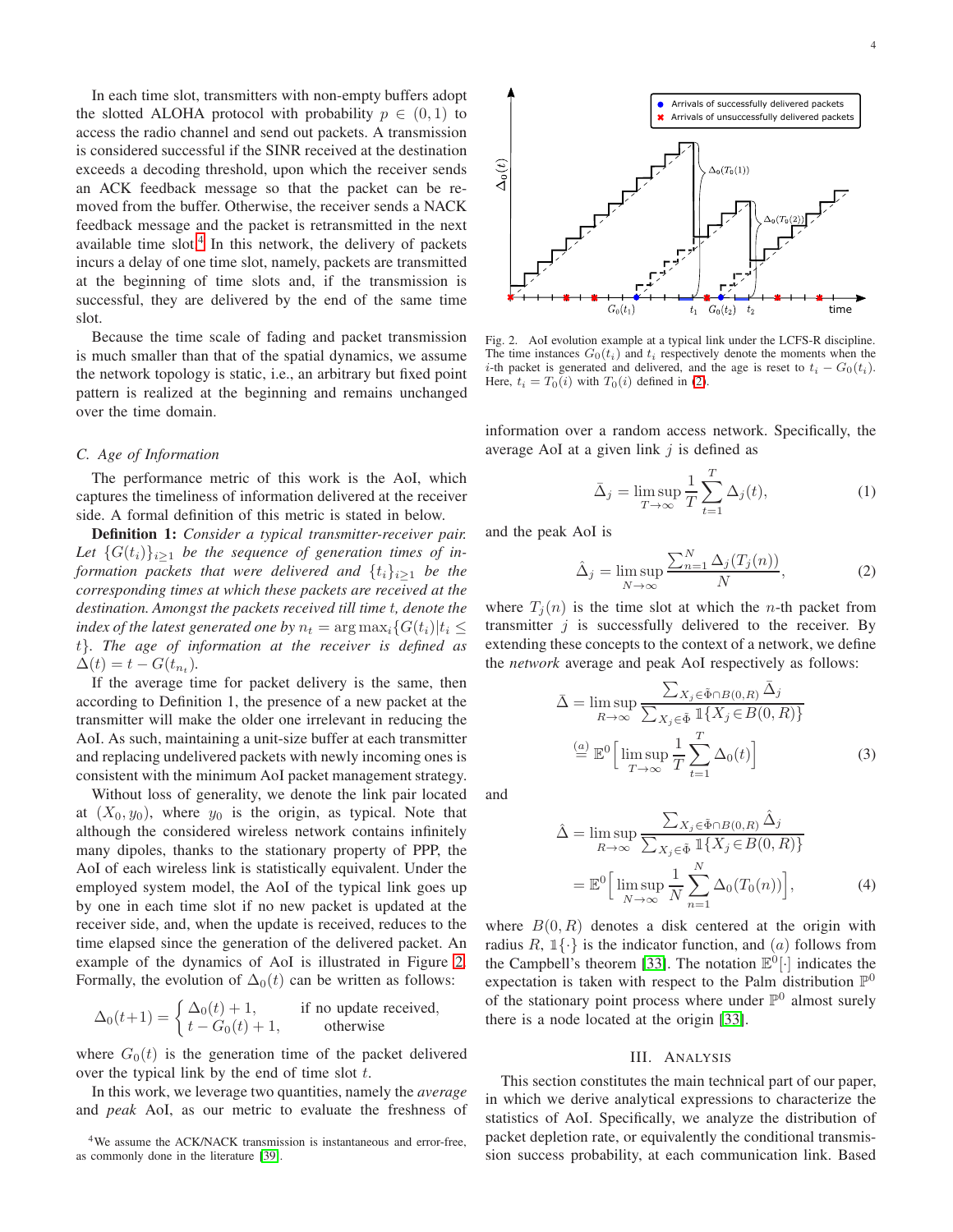on that, we calculate the value of average AoI, as well as the outage probability of peak AoI, of the considered wireless network. For better readability, most proofs and mathematical derivations have been relegated to the Appendix.

# *A. Preliminaries*

*1) SINR at a typical receiver:* Due to the stationary property of PPPs, we can apply Slivnyak's theorem [\[33\]](#page-14-25) and concentrate on a *typical receiver* located at the origin, with its tagged transmitter situated at  $X_0$ . Note that when averaging over the point process, this representative link has the same statistic as those obtained by averaging over other links in the network. As such, if the transmitter sends out a packet during time slot  $t$ , the SINR received at the destination can be written as

$$
\text{SINR}_{0,t} = \frac{P_{\text{tx}} H_{00} r^{-\alpha}}{\sum_{j \neq 0} P_{\text{tx}} H_{j0} \zeta_{j,t} \nu_{j,t} ||X_j||^{-\alpha} + \sigma^2}
$$
(5)

where  $\alpha$  denotes the path loss exponent,  $H_{ji} \sim \exp(1)$  is the channel fading from transmitter j to receiver  $i, \zeta_{j,t} \in \{0,1\}$ is an indicator showing whether the buffer of node  $j$  is empty  $(\zeta_{j,t} = 0)$  or not  $(\zeta_{j,t} = 1)$ , and  $\nu_{j,t} \in \{0,1\}$  represents the state of channel access at node  $j$ , where it is set to 1 upon assuming transmission approval and 0 otherwise.

*2) Conditional transmission success probability:* Since the information packets are generated according to independent Bernoulli processes, seen from the temporal perspective, the interval of packet arrivals at any given link follows a geometric distribution. However, due to interference, the packet transmission process of the same wireless link has a rate – often characterized by the transmission success probability – that is dependent on the network topology as well as the buffer states of the other nodes. To that end, the distribution of packet departures intervals is generally unknown. By noticing that each transmitter maintains a unit-size buffer where older undelivered packets are replaced by the fresher ones, we can model the dynamics of packet updates via a Geo/G/1/2 queue with replacement, as illustrated in Fig. 1. Because the network is considered to be static, we condition on the node positions  $\Phi \triangleq \Phi \cup \bar{\Phi}$  and define the conditional transmission success probability of the typical link at time slot  $t$  as follows [\[40\]](#page-15-4)

$$
\mu_{0,t}^{\Phi} = \mathbb{P}\big(\text{SINR}_{0,t} > \theta | \Phi\big) \tag{6}
$$

where  $\theta$  is the decoding threshold.

Due to the broadcast nature of wireless medium, transmissions over the link pairs are correlated such that the status of any given queue is dependent on the status of the other queues and their packet depletion rates. This phenomenon is commonly known as the spatially interacting queues [\[26\]](#page-14-18), [\[41\]](#page-15-5), which results in  $\{\mu_{j,t}^{\Phi}\}_{j \in \mathbb{N}, t \geq 0}$  being correlated over space and time. Assessing the performance of large scale wireless networks by taking into account the effect of spacetime queueing interactions is a notoriously hard problem where no comprehensive theory is available at this stage. Fortunately, when the nodes are massively deployed in space, the temporal correlations amongst their buffer states become insignificant [\[42\]](#page-15-6). In that respect, we adopt the following approximation for tractability.

Assumption 1: *Each node experiences independent interferers over time, and hence their queues evolve independently from each other.*

This assumption is usually referred to as the *mean-field approximation* [\[43\]](#page-15-7), which allows one to represent a varying environment by its time-average state. Consequently, the evolution of each queue can be isolated from the current state of the network, while the effect of the spatial interactions is captured through the time-average. Notably, when the number of transmitter-receiver pairs approaches infinity the mean-field approximation has been shown to be exact asymptotically [\[44\]](#page-15-8) and hence can be applicable to the spatiotemporal analysis of large-scale networks [\[36\]](#page-15-0).

*3) Conditional Age of Information:* Following Assumption 1, when we condition on the network topology  $\Phi$ , the transmissions of packets over a typical link are i.i.d. over time with a success probability  $\mu_0^{\Phi} = \lim_{t \to \infty} \mu_{0,t}^{\Phi}$ . As such, the interval of packet departures at any given link can also be approximated by a geometric distribution. In consequence, we can treat the dynamics at the typical sender as a Geo/Geo/1/2 queue where the arrival and departure rates are given by  $\xi$ and  $p\mu_0^{\Phi}$ , respectively. In consequence, a conditional form of the AoI can be derived by leveraging tools from queueing theory. Although this result has been derived in the existing literature, we state it in the following lemma for the sake of completeness.

<span id="page-4-0"></span>Lemma 1: *Conditioned on the point process* Φ*, the average and peak AoI at the typical link are given respectively as follows:*

<span id="page-4-1"></span>
$$
\mathbb{E}^0\big[\,\bar{\Delta}_0|\Phi\,\big] = \frac{1}{\xi} + \frac{1}{p\mu_0^{\Phi}} - 1,\tag{7}
$$

$$
\mathbb{E}^0[\hat{\Delta}_0|\Phi] = \frac{1}{\xi} + \frac{1}{p\mu_0^{\Phi}} + \frac{1}{1 - (1 - \xi)(1 - p\mu_0^{\Phi})} - 2. \tag{8}
$$

<span id="page-4-4"></span>*Proof:* See Appendix [A.](#page-11-0)  $\Box$ 

In view of Lemma [1,](#page-4-0) we note that the core of analyzing the AoI lies at the characterization of the transmission success probability. In the following, we detail the procedure of deriving this quantity.

#### *B. Transmission Success Probability*

<span id="page-4-3"></span>Using Assumption 1, the packet departure processes at the wireless links can be assumed to be independent from each other, which indicates each node activates independently in the steady state. Then, using a similar approach as [\[40\]](#page-15-4), we can compute the conditional transmission success probability as follows.

<span id="page-4-5"></span>Lemma 2: *Conditioned on the network topology* Φ*, the probability of successful transmission over the typical link is given as:*

$$
\mu_0^{\Phi} = e^{-\frac{\theta r^{\alpha}}{\rho}} \prod_{j \neq 0} \left( 1 - \frac{p a_j^{\Phi}}{1 + \|X_j\|^{\alpha} / \theta r^{\alpha}} \right) \tag{9}
$$

*where*  $\rho = P_{\text{tx}}/\sigma^2$  *is the signal-to-noise ratio* (SNR) and  $a_j^{\Phi} = \lim_{T \to \infty} \sum_{t=0}^{T} \zeta_{j,t}/T$  the buffer non-empty probability *of node* j *in the steady state.*

*Proof:* See Appendix [B.](#page-12-0)

<span id="page-4-2"></span> $\Box$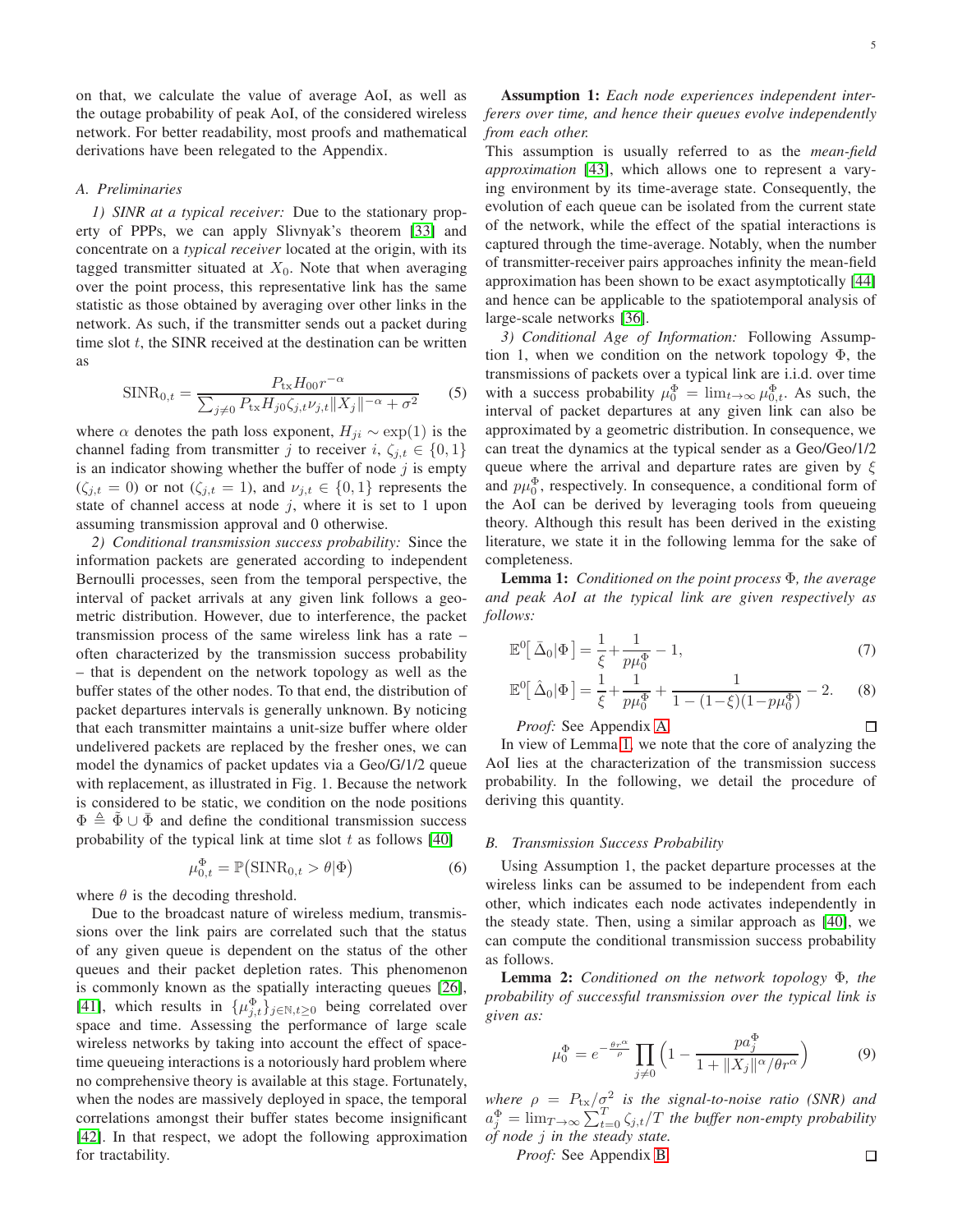$$
F(u) = \frac{1}{2} - \int_0^\infty \operatorname{Im} \left\{ u^{-j\omega} \exp\left(-\frac{j\omega\theta r^{\alpha}}{\rho} - \lambda\pi r^2 \theta^{\delta} \sum_{k=1}^\infty \binom{j\omega}{k} \int_0^\infty \frac{(-1)^{k+1}dv}{(1+v^{\frac{\alpha}{2}})^k} \int_0^1 \frac{(p\xi)^k dF(t)}{[\xi + (1-\xi)pt]^k} \right) \frac{d\omega}{\pi\omega} \tag{11}
$$

We can now explicitly identify the randomness in the departure rate, which mainly arises from  $i$ ) the random locations of the other transmitters, and  $ii)$  their buffer states. A conditional expression for the state of having a non-empty buffer at each transmitter can be obtained as follows.

<span id="page-5-8"></span>Lemma 3: *Conditioned on the network topology* Φ*, the buffer non-empty probability of a generic node* j *is given as:*

$$
a_j^{\Phi} = \frac{\xi}{\xi + (1 - \xi) p \mu_j^{\Phi}},
$$
\n(10)

where  $\mu_j^{\Phi}$  denotes the conditional transmission success prob*ability of link* j*.*

*Proof:* See Appendix [C.](#page-13-0)  $\Box$ 

With these results in hand, we can now put the pieces together and derive the distribution of the conditional transmission success probability using a similar method as [\[40\]](#page-15-4).

<span id="page-5-1"></span>Theorem 1: *The cumulative distribution function (CDF) of the conditional transmission success probability is given by the fixed-point equation* [\(11\)](#page-5-0) *at the top of this page, in which*  $j = \sqrt{-1}$  and  $\text{Im}\{\cdot\}$  denotes the imaginary part of a complex *quantity.*

*Proof:* See Appendix [D.](#page-13-1)

Owing to the space-time coupling amongst the queues, the transmission success probability CDF [\(11\)](#page-5-0) is given in the form of a fixed-point functional equation. It is noteworthy that the right hand side of [\(11\)](#page-5-0) constitutes a contraction as a functional of  $F(\cdot)$ . As such, solution of [\(11\)](#page-5-0) can be obtained via successive approximations [\[40\]](#page-15-4), e.g., the Picard's method, which converges exponentially fast. Nevertheless, in each round of iteration, calculating the right hand side of [\(11\)](#page-5-0) requires full knowledge of all the moments of  $\mu_0^{\Phi}$ , which may be computationally troublesome. For that reason, we opt for an approximation to accelerate the calculation.

<span id="page-5-2"></span>Corollary 1: *The probability density function (PDF) of* F(u) *in Theorem [1](#page-5-1) can be tightly approximated by the following:*

$$
f(u) = \lim_{n \to \infty} f_n(u)
$$
  
= 
$$
\lim_{n \to \infty} \frac{u^{\frac{\kappa_n(\beta_n + 1) - 1}{1 - \kappa_n}} (1 - u)^{\beta_n - 1}}{B(\kappa_n \beta_n / (1 - \kappa_n), \beta_n)}
$$
 (12)

*where*  $B(\cdot, \cdot)$  *denotes the Beta function [\[45\]](#page-15-9),*  $\kappa_n$  *and*  $\beta_n$  *are respectively given as:*

$$
\kappa_n = c_n^{(1)},\tag{13}
$$

$$
\beta_n = \frac{(1 - \kappa_n) \left[ \kappa_n - c_n^{(2)} \right]}{c_n^{(1)} - \kappa_n^2} \tag{14}
$$

where  $c_n^{(m)}$  takes the following form:

$$
c_n^{(m)} = \exp\left(-\frac{m\theta r^{\alpha}}{\rho} - \lambda \pi r^2 \theta^{\delta} \sum_{k=1}^m \binom{m}{k} \eta_n^{(k)}\right),\tag{15}
$$

in which  $\eta_n^{(k)}$  is given by

η

$$
\eta_{n-1}^{(k)} = \int_0^\infty \frac{(-1)^{k+1} dv}{(1+v^{\frac{\alpha}{2}})^k} \int_0^1 \frac{(p\xi)^k f_n(t) dt}{[\xi + (1-\xi)pt]^k}.
$$
 (16)

*Particularly, when*  $n = 1$ *, we have*  $\eta_0^{(k)}$  given by the following

$$
b_0^{(k)} = (-1)^{k+1} \binom{\delta - 1}{k-1} \frac{2\pi^2 \theta^{\delta} \xi^k p^k}{\alpha \sin(\pi \delta)}.
$$
 (17)

*Proof:* See Appendix [E.](#page-13-2)

<span id="page-5-7"></span>Following the above result, in each iteration, it only updates the approximation of the first and second moments of the random variable  $\mu_0^{\Phi}$ . Therefore, the procedure per Corollary [1](#page-5-2) can be carried out very efficiently.<sup>[5](#page-5-3)</sup>

# *C. Average and Peak AoI*

 $\Box$ 

We are now ready to present the main results of this paper, i.e., the analytical expressions for the AoI.

*1) Average AoI:* We first present the average AoI of the network.

<span id="page-5-6"></span>Theorem 2: *The network average AoI is given as follows:*[6](#page-5-4)

$$
\bar{\Delta} = \frac{1}{\xi} + \int_0^1 \frac{F(dt)}{pt} - 1
$$
 (18)

$$
\approx \frac{1}{\xi} + \int_0^1 \frac{f(t)dt}{pt} - 1,\tag{19}
$$

*where*  $F(\cdot)$  *and*  $f(\cdot)$  *are given by* [\(11\)](#page-5-0) *and* [\(12\)](#page-5-5)*, respectively.* 

*Proof:* By deconditioning [\(7\)](#page-4-1) according to the CDF and PDF of  $\mu_0^{\Phi}$  per [\(11\)](#page-5-0) and [\(12\)](#page-5-5), respectively, the result follows.  $\Box$ 

Notably, the AoI expressions in Theorem [2](#page-5-6) account for several key features of a random access network, including the packet arrival rate, channel access probability, deployment density, and interference. We will verify the accuracy of this analysis in Section IV and obtain a number of design insights based on numerical results. Before that, let us focus on two regimes of operation to develop a deeper understanding of the network average AoI.

<span id="page-5-5"></span>**Remark 1:** *When*  $\lambda \rightarrow 0$ *, the network is in the noise-limited regime, i.e., the SINR expression in (5) becomes*

$$
\text{SINR}_0 \approx \frac{P_{\text{tx}} H_{00} r^{-\alpha}}{\sigma^2}.
$$
 (20)

*Then, by jointly using (6) and (7), it can be shown that the network average AoI is given by*

$$
\bar{\Delta} = \frac{1}{\xi} - 1 + \frac{\exp\left(\frac{\theta r^{\alpha}}{\rho}\right)}{p},\tag{21}
$$

<span id="page-5-3"></span><sup>5</sup>As demonstrated in [\[46\]](#page-15-10), these types of recursive calculations converge in a few, e.g., less than 10, iterations.

<span id="page-5-9"></span><span id="page-5-4"></span><sup>6</sup>Note that the integral may be unbounded under certain settings of network parameters due to the singularity at the origin, which implies the interference is excessively strong. Fortunately, such a limit exists for most practical cases.

<span id="page-5-0"></span> $\Box$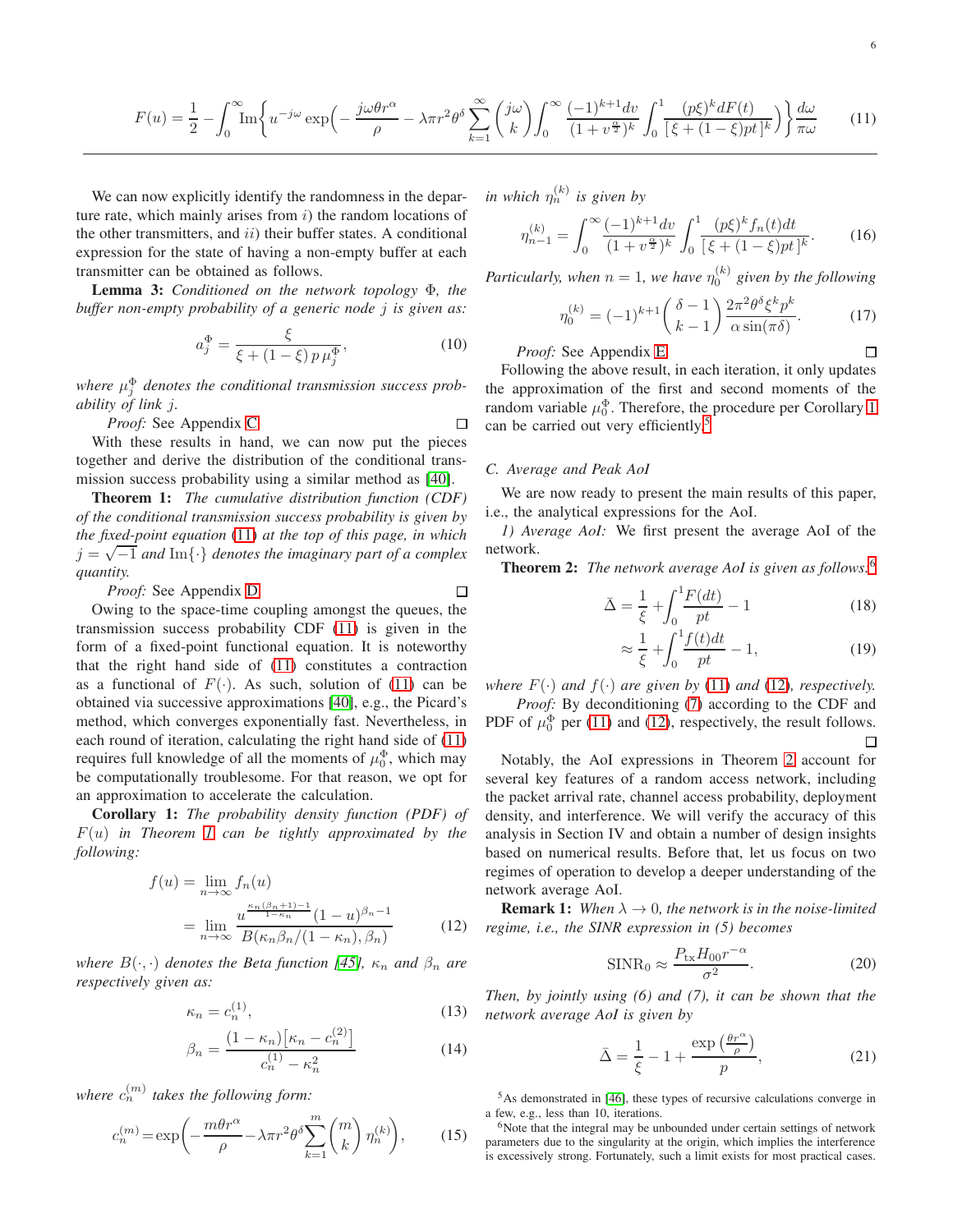*which monotonically decreases with the packet arrival rate* ξ*.* This observation is in line with conclusions drawn from the conventional point-to-point settings, namely under the LCFS discipline, increasing the update frequency can always benefit the AoI performance.

We next investigate the AoI in the interference limited regime, namely  $\rho \gg 1$  and  $\lambda$  is relatively large. In lieu of directly dealing with the original system, let us consider the transmissions undergo a *favorable system*, in which the incoming packets are sent out only once – regardless of the transmission being successful or not – without retransmissions. We denote the conditional transmission success probability achieved at the typical link in such a system as  $\check{\mu}_0^{\Phi}$ . Because every node in the favorable system only activates when a new packet arrives, the buffer non-empty probability of a generic node *j* is  $\check{a}_j^{\Phi} = \xi$ , which satisfies  $\check{a}_j^{\Phi} \le a_j^{\Phi}$  according to [\(10\)](#page-5-7). Then, following [\(9\)](#page-4-2) we know that transmissions in a favorable system suffer less interference than the original one, which yields  $\mu_0^{\Phi} \leq \check{\mu}_0^{\Phi}$  and hence the following relationship holds

$$
\mathbb{E}^{0} \left[ \bar{\Delta} | \Phi \right] = \frac{1}{\xi} - 1 + \frac{1}{p\mu_0^{\Phi}} \ge \frac{1}{\xi} - 1 + \frac{1}{p\check{\mu}_0^{\Phi}}.
$$
 (22)

As such, if we take an expectation on both sides of the above inequality, it yields

$$
\bar{\Delta} \ge \frac{1}{\xi} - 1 + \mathbb{E} \Big[ \frac{1}{p\breve{\mu}_0^{\Phi}} \Big] \n\ge \frac{a}{\xi} - 1 + \frac{1}{p\mathbb{E}[\breve{\mu}_0^{\Phi}]} \n\stackrel{(b)}{=} \frac{1}{\xi} - 1 + \frac{\exp \Big( \lambda \pi r^2 \theta^{\delta} \int_0^{\infty} \frac{dv}{1 + v^{\frac{\alpha}{2}}} \times p \xi \Big)}{p} = Z(\xi, p) \quad (23)
$$

where  $(a)$  follows from the Jensen's inequality, and  $(b)$  is by noticing that  $\tilde{\mu}_0^{\Phi}$  can be obtained by assigning  $a_j^{\Phi} = \xi$  in [\(6\)](#page-4-3) and further leveraging the probability generating functional (PGFL) of PPP to carry out the calculation.

From the expression of  $Z(\xi, p)$  in [\(23\)](#page-6-0), it is clear that as  $\xi$  increases, the inter-arrival interval time of information packets decreases hyperbolically, while the packet departure time grows exponentially. In that respect, if the gain of update freshness at the source node cannot compensate the loss in the transmission delay, increasing the packet arrival rate may not benefit the AoI. To formally demonstrate such an observation, let us take a derivative of  $Z(\xi, p)$  with respect to  $\xi$  and assign it to be zero, which results in the following

$$
-\frac{1}{\xi^2} + \int_0^\infty \frac{\lambda \pi r^2 \theta^\delta dv}{1 + v^{\frac{\alpha}{2}}} \cdot \exp\left(\lambda \pi r^2 \theta^\delta \int_0^\infty \frac{dv}{1 + v^{\frac{\alpha}{2}}} \times p\xi\right)
$$

$$
=\frac{\partial Z(\xi, p)}{\partial \xi} = 0.
$$
(24)

From the above expression, we can see that  $\frac{\partial Z(\xi, p)}{\partial \xi}$  monotonically increases with respect to  $\xi$ . Because  $\xi \in (0,1]$ , and  $\frac{\partial Z(\xi,p)}{\partial \xi} \to -\infty$  as  $\xi \to 0$ , it is clear that [\(24\)](#page-6-1) possesses a unique solution if  $\frac{\partial Z(\xi, p)}{\partial \xi} |_{\xi=1} > 0$ , which is equivalent to the following condition

$$
\lambda > \lambda_0 = \frac{\mathcal{W}_0(p)}{p\pi r^2 \theta^{\delta} \int_0^{\infty} \frac{dv}{1 + v^{\alpha/2}}},\tag{25}
$$

where  $W_0(\cdot)$  is the Lambert function. Otherwise, we have  $\frac{\partial Z(\xi,p)}{\partial \xi} < 0$  for all  $\xi \in (0,1]$ , namely  $Z(\xi,p)$  always decreases with  $\xi$ . That motivates us to make the following remark.

Remark 2: *Given distance* r*, there exists a threshold of the deployment density*  $\lambda_0$ *, when*  $\lambda > \lambda_0$ *, the average AoI does not monotonically decrease with the packet arrival rate* ξ*.* Similarly, by assigning  $\frac{\partial Z(\xi,p)}{\partial p} = 0$ , we have the following:

$$
-\frac{1}{p^2} \exp\left(\lambda \pi r^2 \theta^{\delta} \int_0^{\infty} \frac{dv}{1+v^{\frac{\alpha}{2}}} \times p\xi\right) + \frac{\lambda \pi r^2 \theta^{\delta} \int_0^{\infty} \frac{\xi dv}{1+v^{\frac{\alpha}{2}}}} \exp\left(\lambda \pi r^2 \theta^{\delta} \int_0^{\infty} \frac{dv}{1+v^{\frac{\alpha}{2}}} \times p\xi\right) = 0.
$$
\n(26)

The solution to the above leads us to the following remark.

Remark 3: *In a random access network, the optimal* p *that minimizes the average AoI is approximately given by*

$$
p^* = \min\left\{1, \frac{1}{\xi \lambda \int_0^\infty \frac{\pi r^2 \theta^\delta dv}{1 + v^{\alpha/2}}}\right\}.
$$
 (27)

Albeit the above insights are drawn from the lower bound  $Z(\xi, p)$  obtained from a favorable system, they can be interpreted as a simple proxy to the original system and are useful for the understanding of effects from deployment and interplay between spatial and temporal factors of a random access network on the AoI. As we will see in the section of numerical results, similar observations to the network average AoI  $\overline{\Delta}$  occur in the original system.

<span id="page-6-0"></span>*2) Outage probability of peak AoI:* Next, we look at the outage probability of peak AoI, defined as the probability that the peak AoI of any given link exceeds a threshold A. The reason for adopting such a metric is that it is relevant to system designs that guarantee the information available at the destination is fresh at any given time [\[47\]](#page-15-11), while an average value of the peak AoI can also be derived on similar lines of Theorem 2.

Theorem 3: *The outage probability of peak AoI is given by:*

$$
\mathbb{P}(\mathbb{E}^0[\hat{\Delta}_0|\Phi] > A) \n= F\left(\frac{-\xi(1+c) + \sqrt{\xi^2c^2 + 4\xi c + 2\xi^2c - 3\xi^2}}{2c(1-\xi)p}\right)
$$
\n(28)

*where*  $F(\cdot)$  *is given in* [\(11\)](#page-5-0) *and c is given by* 

$$
c = A + 2 - \frac{1}{\xi}.
$$
 (29)

<span id="page-6-1"></span>*Proof:* Using the expression for conditional peak AoI in [\(8\)](#page-4-4), the event  $\{\mathbb{E}^0[\tilde{\Delta}_0|\Phi] > A\}$  can be expanded as follows

$$
\frac{1}{p\mu_0^{\Phi}} - \frac{1}{1 - (1 - \xi)(1 - p\mu_0^{\Phi})} > A + 2 - \frac{1}{\xi} = c.
$$
 (30)

By rearranging the terms, we have the following

$$
c(1-\xi)(p\mu_0^{\Phi})^2 + \xi cp\mu_0^{\Phi} + \xi p\mu_0^{\Phi} - \xi < 0. \tag{31}
$$

Solving the above inequality yields

$$
0 < \mu_0^{\Phi} < \frac{-\xi(1+c) + \sqrt{[\xi(1+c)]^2 + 4\xi c(1-\xi)}}{2c(1-\xi)p}.\tag{32}
$$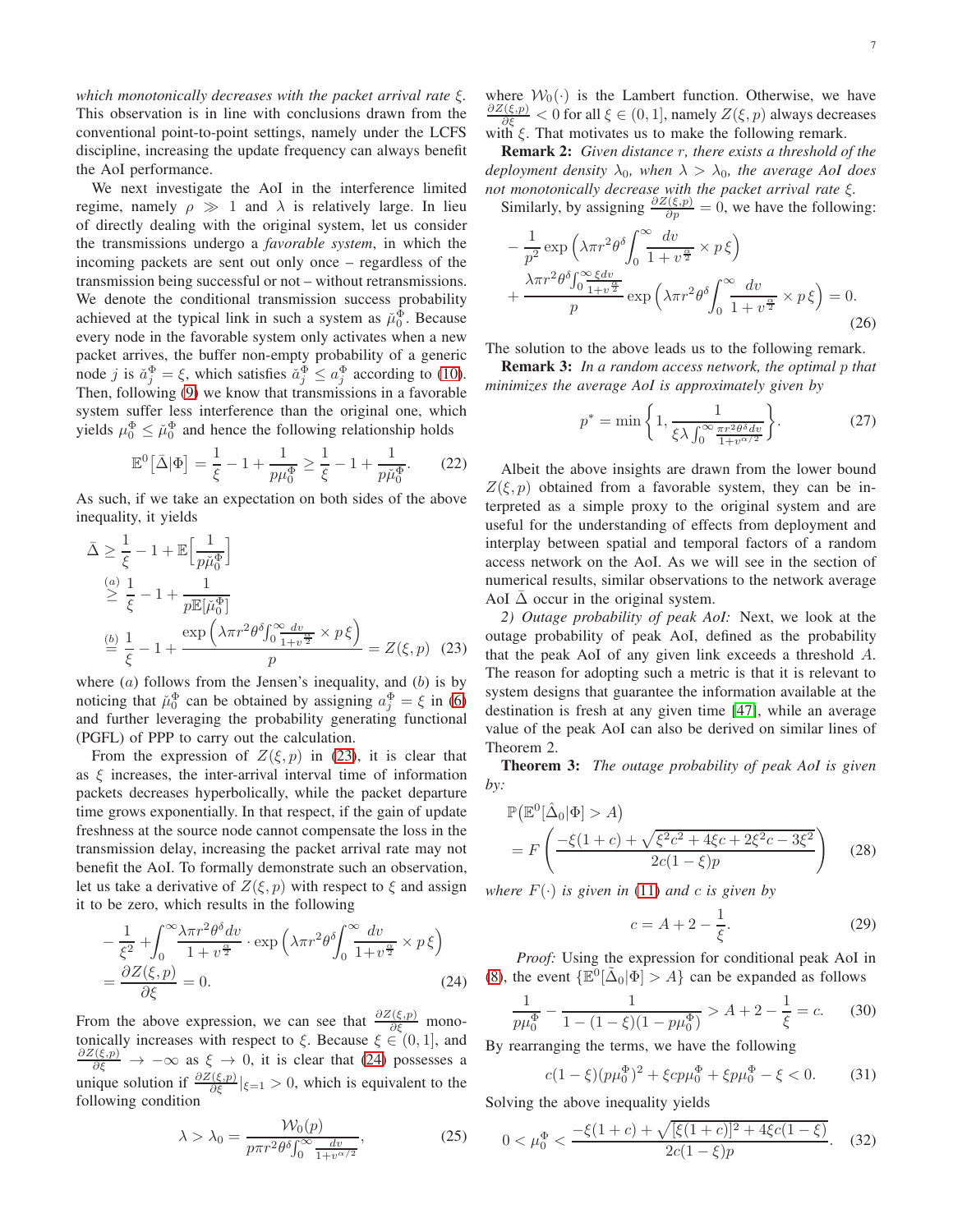

<span id="page-7-0"></span>Fig. 3. Example of a Poisson network in which every transmitter can observe the closest and second closest receivers to it. Here, the black squares and dots are the transmitters and receivers, respectively, and the circles with dashed lines are stopping sets centered at  $X_1$ ,  $X_2$ , and  $X_3$ .

The result then follows by deconditioning  $\mu_0^{\Phi}$  in the above inequality using [\(11\)](#page-5-0) along with further algebraic manipulations.  $\Box$ 

# IV. LOCALLY ADAPTIVE SLOTTED ALOHA FOR AOI MINIMIZATION

It has been shown in [\[30\]](#page-14-22) that when availed with local information of the network geometry at each node, a locally adaptive channel access scheme can be devised to reduce the network peak AoI under the FCFS discipline. A natural question then arises as: *Can we develop a similar approach to minimize the AoI in random networks where the transmitters are equipped with unit-size buffers and sending out packets under a LCFS-R protocol?* We give an affirmative answer to this question in this section.

## *A. Stopping Sets and Objective Function*

Our objective is to derive a link-wise channel access probability that minimizes the network average AoI based on the local information observed from each individual node. Due to the limited sensing capability, every transmitter can only obtain knowledge about a finite region around it, which is denoted by the observation window W. Such an observation window generally possesses a random shape owing to the various sensing capability of transmitters. In that respect, we leverage the concept of stopping sets [\[33\]](#page-14-25), [\[48\]](#page-15-12) to describe the arbitrary shape of the observation window. Specifically, a stopping set is a random element takes the form in Borel sets such that for any observation window  $\mathcal{O}$ , one can determine whether  $W = W(\Phi, \overline{\Phi}) \subset \mathcal{O}$  is true or not. Depending on the scenarios under consideration, stopping sets can take different forms. An example of random stopping sets in a Poisson bipolar network is given in Fig. [3.](#page-7-0) Note that the stopping sets associated with different transmitters, e.g., the nodes located at  $X_1$ ,  $X_2$ , and  $X_3$ , can have various shapes.

In consequence, the channel access probability constructed at the typical node takes the following form

<span id="page-7-1"></span>
$$
\gamma_0^{\Phi} = \eta_{\mathbf{w}}(\tilde{\Phi}, \bar{\Phi})
$$
  
=  $\eta_{\mathbf{w}}(\tilde{\Phi} \cap W, \bar{\Phi} \cap W),$  (33)

where  $\eta_w(\cdot) \in [0, 1]$  is a measurable function whose argument is the network information, i.e., the buffer states as well as locations of the nodes in  $(\Phi \cap W, \overline{\Phi} \cap W)$ . For a node i located at  $X_i$ , its scheduling policy can be obtained by applying the shifting operator  $S_{X_i}$  to [\(33\)](#page-7-1), which moves the origin of point process  $\Phi$  to  $X_i$  and results in

<span id="page-7-5"></span>
$$
\gamma_i^{\Phi} = S_{X_i} \eta_w
$$
  
=  $\eta_w \left( S_{X_i} \tilde{\Phi} \cap W, S_{X_i} \bar{\Phi} \cap W \right).$  (34)

To this end, the design of our channel access policy can be cast into the following optimization problem:

<span id="page-7-7"></span><span id="page-7-4"></span><span id="page-7-2"></span>
$$
\lim_{N} \qquad \mathbb{E}_{\Phi}^{0} \left[ \frac{1}{\gamma_0^{\Phi} \mu_0^{\Phi|W}} \right] + \frac{1}{\xi} - 1 \tag{35a}
$$

$$
\text{s.t.} \quad 0 \le \gamma_i^{\Phi} = S_{X_i} \eta_{\mathbf{w}} \le 1, \ \forall \ i \tag{35b}
$$

where  $\mu_0^{\Phi|W} = \mathbb{E}_{\Phi}^0[\mu_0^{\Phi}|W]$  is the conditional transmission success probability given observation window  $W$ , and [\(35b\)](#page-7-2) stipulates the channel access probability devised at each individual node to be within a feasible region. It is worthwhile to note that  $(a)$  the local information varies across the nodes and so as their channel access probabilities, and (b) such a policy can be carried out without the coordination of a central controller and hence is decentralized.<sup>[7](#page-7-3)</sup>

# *B. Design of the Channel Access Policy*

min  $\eta_{\rm V}$ 

In order to solve [\(35\)](#page-7-4), we need to first have an expression for the quantity  $\mu_0^{\Phi|W}$ , which is given by the following.

Lemma 4: *Given the observation window* W *and channel*  $access$  probability  $\eta_w$ , the conditional transmission success *probability at a generic link* i *is given as*

<span id="page-7-6"></span>
$$
\mu_i^{\Phi|W} = e^{-\frac{\theta r^{\alpha}}{\rho}} \prod_{j \neq 0, j \in W} \left(1 - \frac{\gamma_j^{\Phi} a_j^{\Phi}}{1 + \mathcal{D}_{ji}}\right) \exp\left(-\int \frac{\gamma_{\mathbf{x}} \mathbb{E}\left[a_{\mathbf{x}}^{\Phi}\right] d\mathbf{x}}{1 + ||\mathbf{x}||^{\alpha} / \theta r^{\alpha}}\right).
$$
\n(36)

*where*  $\mathcal{D}_{ji} = ||X_j - y_i||^{\alpha}/\theta r^{\alpha}$ .

*Proof:* When every transmitter adopts the channel access policy  $\eta_w$  per [\(34\)](#page-7-5), given the observation window W and using

<span id="page-7-3"></span><sup>&</sup>lt;sup>7</sup>Note that if  $W$  is set to be the whole space, then the scheduling algorithm becomes centralized, although this is not practical due to the excessive signaling overhead.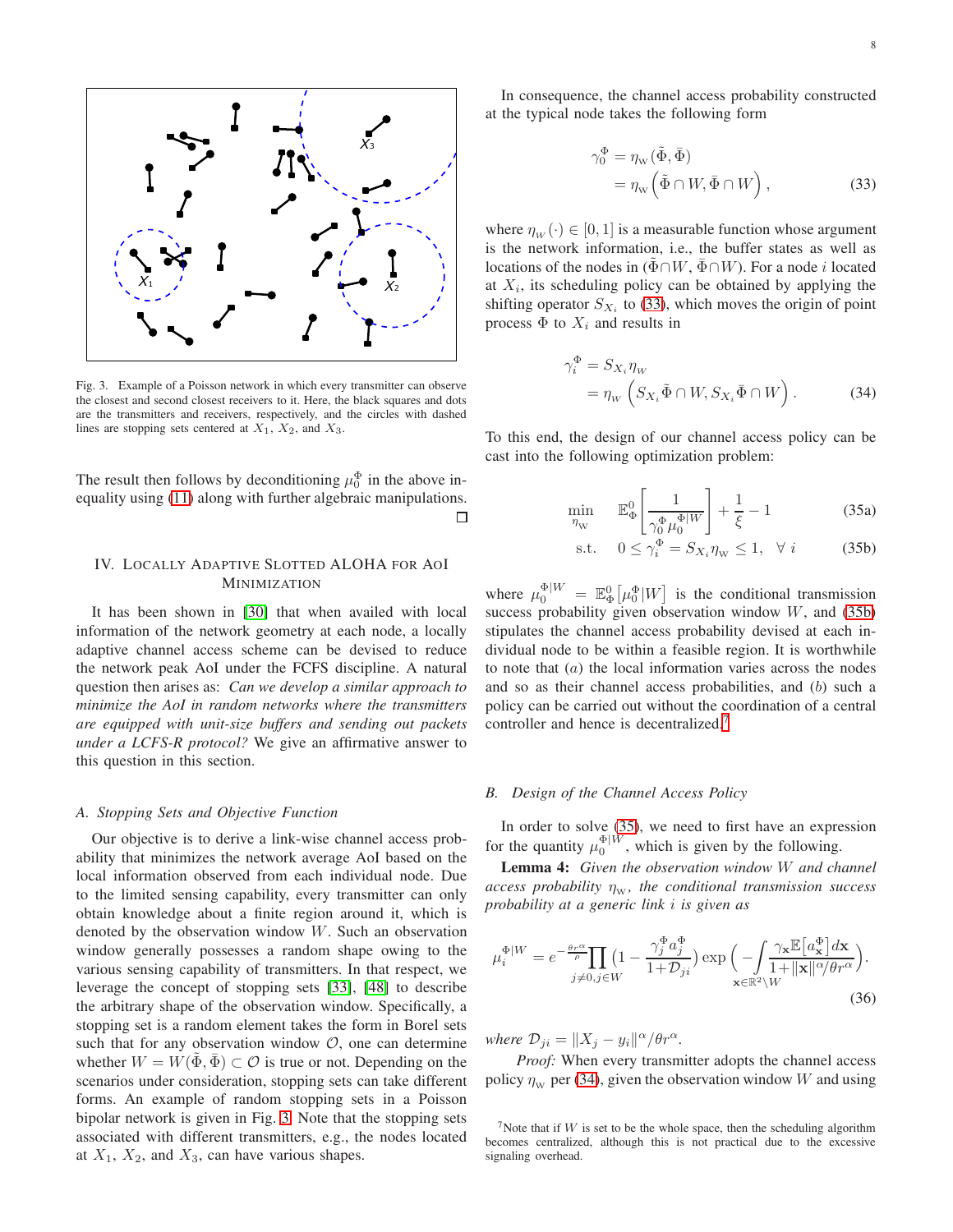Assumption 1, we can use similar approaches in the derivation of Lemma [2](#page-4-5) and arrive at the following

$$
\mu_i^{\Phi|W} = e^{-\frac{\theta r^{\alpha}}{\rho}} \cdot \mathbb{E}_{\Phi}^{X_i} \Bigg[ \prod_{j \neq i, j \in W} \left( 1 - \frac{\gamma_j^{\Phi} a_j^{\Phi}}{1 + \mathcal{D}_{ji}} \right) \Big| W \Bigg] \times \mathbb{E}_{\Phi}^{X_i} \Bigg[ \prod_{j \notin W} \left( 1 - \frac{\gamma_j^{\Phi} a_j^{\Phi}}{1 + \mathcal{D}_{ji}} \right) \Big| W \Bigg] \times \mathbb{E}_{\Phi}^{X_i} \Bigg[ \prod_{j \neq i, j \in W} \left( 1 - \frac{\gamma_j^{\Phi} a_j^{\Phi}}{1 + \mathcal{D}_{ji}} \right) \times \mathbb{E}_{\Phi}^{X_i} \Bigg[ \prod_{j \notin W} \left( 1 - \frac{\gamma_j^{\Phi} a_j^{\Phi}}{1 + \mathcal{D}_{ji}} \right) \Big| W \Bigg] \tag{37}
$$

where  $(a)$  follows by the tower property of conditional probability, and the final result can then be derived by using the PGFL of PPP for further calculation. П

Using the above result, we can now solve [\(35\)](#page-7-4) as follows.

**Theorem 4:** For all given stopping sets  $W = W(\Phi, \bar{\Phi})$ , the *solution to the optimization problem in* [\(35\)](#page-7-4) *is given by the unique solution of the following fixed point equation:*

$$
\frac{1}{\eta_{\mathbf{w}}} - \sum_{j \neq 0, y_j \in W} \frac{1}{1 + \mathcal{D}_{0j} - a_j^{\Phi} \eta_{\mathbf{w}}} - \int_{\mathbb{R}^2 \setminus W} \frac{\lambda \mathbb{E} \left[ a_0^{\Phi} \right] dz}{1 + \|z\|^\alpha / \theta r^\alpha} = 0
$$
\n(38)

*if the following condition holds*

$$
\sum_{j\neq 0, y_j\in W} \frac{1}{1+\mathcal{D}_{0j}-a_j^{\Phi}} + \int_{\mathbb{R}^2\backslash W} \frac{\lambda \mathbb{E}\big[a_0^{\Phi}\big]dz}{1+\|z\|^{\alpha/\theta}r^{\alpha}} > 1. \tag{39}
$$

*Otherwise,*  $\eta_w = 1$ *.* 

*Proof:* See Appendix [F.](#page-13-3)

It is important to emphasize that  $\eta_w$  is in essence a function that takes in local information and produces a channel access probability, where the above theorem only presents an example of constructing the channel access policy at the typical link, namely  $\gamma_0^{\Phi} = \eta_{W}(S_{X_0}\tilde{\Phi},S_{X_0}\bar{\Phi})$ . In our employed network, different transmitters can have disparate local observations and hence will generate different channel access probabilities. Specifically, for a generic node  $i$ , the corresponding policy can be attained by applying a shifting operator  $S_{X_i}$  to Theorem [4,](#page-8-0) i.e., by moving the origin of the network to  $X_i$ , which results in  $\gamma_i^{\overline{\Phi}} = \eta_w (S_{X_i} \overline{\Phi}, S_{X_i} \overline{\Phi})$ . As such, every node in this network only needs to identify and record the transmitting neighbors located inside its observation window, i.e., the stopping set  $W$ , and solve for the channel access probability via a fixed point equation.

According to Theorem [4,](#page-8-0) the implementation of the proposed policy requires transmitters to monitor their queue status and mutually update the information about their buffers' state. In particular, each transmitter needs to first identify and record the transmitting neighbors that are located inside the stopping set W [\[48\]](#page-15-12). Additionally, every transmitter will also need to collect the updates about the buffer non-empty probabilities from the neighboring transmitters [\[49\]](#page-15-13). However, updating the local information every time slot can incur a hefty amount of overhead that degrades the efficiency. To overcome this problem, we reduce the update frequency of local information

# Algorithm 1 Locally Adaptive Slotted ALOHA

- 1: **Parameters:**  $\gamma_{i,t}^{\Phi}$ : Channel access probability of link *i* at time slot t,  $a_{i,t}^{\Phi}$ : Buffer non-empty probability of link i at time slot t
- 2: **Initialize:** Set  $\gamma_{j,0}^{\Phi} = 1$ ,  $\forall j \in \mathbb{N}$ , transmitters update the location information with neighbors inside  $W = W(\tilde{\Phi}, \bar{\Phi})$ 3: for time slot  $t$  do
- 
- 4: **if**  $t \neq 0 \pmod{T_m}$  **then**<br>5:  $\forall j \in \mathbb{N}$ , make the ch  $\forall j \in \mathbb{N}$ , make the channel access decision according to  $\gamma_{j,t}^{\Phi}$ , and record the corresponding buffer non-empty probability  $a_{j,t}^{\Phi}$
- 6: else

<span id="page-8-1"></span>□

- 7: For each link *i*, updates  $a_{i,t}^{\Phi}$  to, and also receives  $a_{j,t}^{\Phi}$  from, all the  $X_j \in S, j \neq i$ , recalculate the value of  $\gamma_{i,t}^{\Phi}$  according to Theorem [4](#page-8-0)
- <span id="page-8-0"></span>8:  $t \leftarrow t + 1$

by combining  $m$  consecutive time slots into a frame, denoted as  $T_m$ , and the updates of mutual information only take place at the beginning of each time frame. The entire implementation process is summarized in Algorithm 1. It shall be also noted that the solution given in this paper is based on the meanfield approximation as no comprehensive theory on the exact characterization of the original tystem is available at this stage. Moreover, the scheme differs from the previous result [\[30\]](#page-14-22) in that it accounts for the buffer non-empty probability in the policy design. We will show in Section V that such a subtle change can actually lead to a significant difference in the performance of the algorithm.

**Remark 4:** *From Theorem [4,](#page-8-0) we can see that if*  $\mathcal{D}_{j0}$ *decreases for some j, the channel access probability*  $\eta_w$  *also decreases, namely the nodes located in a crowded area of space automatically reduces their channel access frequencies to reduce interference, and vice versa.*

Remark 5: *It can be shown that the channel access probability given in Theorem [4](#page-8-0) also minimizes the average peak AoI in the employed system. As such, the proposed scheme is applicable to reduce both the average AoI and average peak AoI.*

Following similar arguments as [\[48\]](#page-15-12), it can be shown that the proposed channel access policy is also capable of maximizing the logarithm of throughput in the considered network. In this regard, the gain in information freshness is essentially brought by enhancing the link throughput during the packet transmission phases. Moreover, if the buffer nonempty probability  $a_j$  is assigned to be one for all the nodes, i.e.,  $a_j = 1, \forall j \in \mathbb{N}$ , in Theorem 4, the solution reduces to that proposed in [\[30\]](#page-14-22). It can be shown that in networks where no ACK/NACK message is available from the receivers, and the transmitters keep sending out each information packet untill the arrival of a new one, such a policy can be employed to minimize the AoI.

## V. SIMULATION AND NUMERICAL RESULTS

In this section, we show simulation results that confirm the accuracy of our analytical framework, and based on the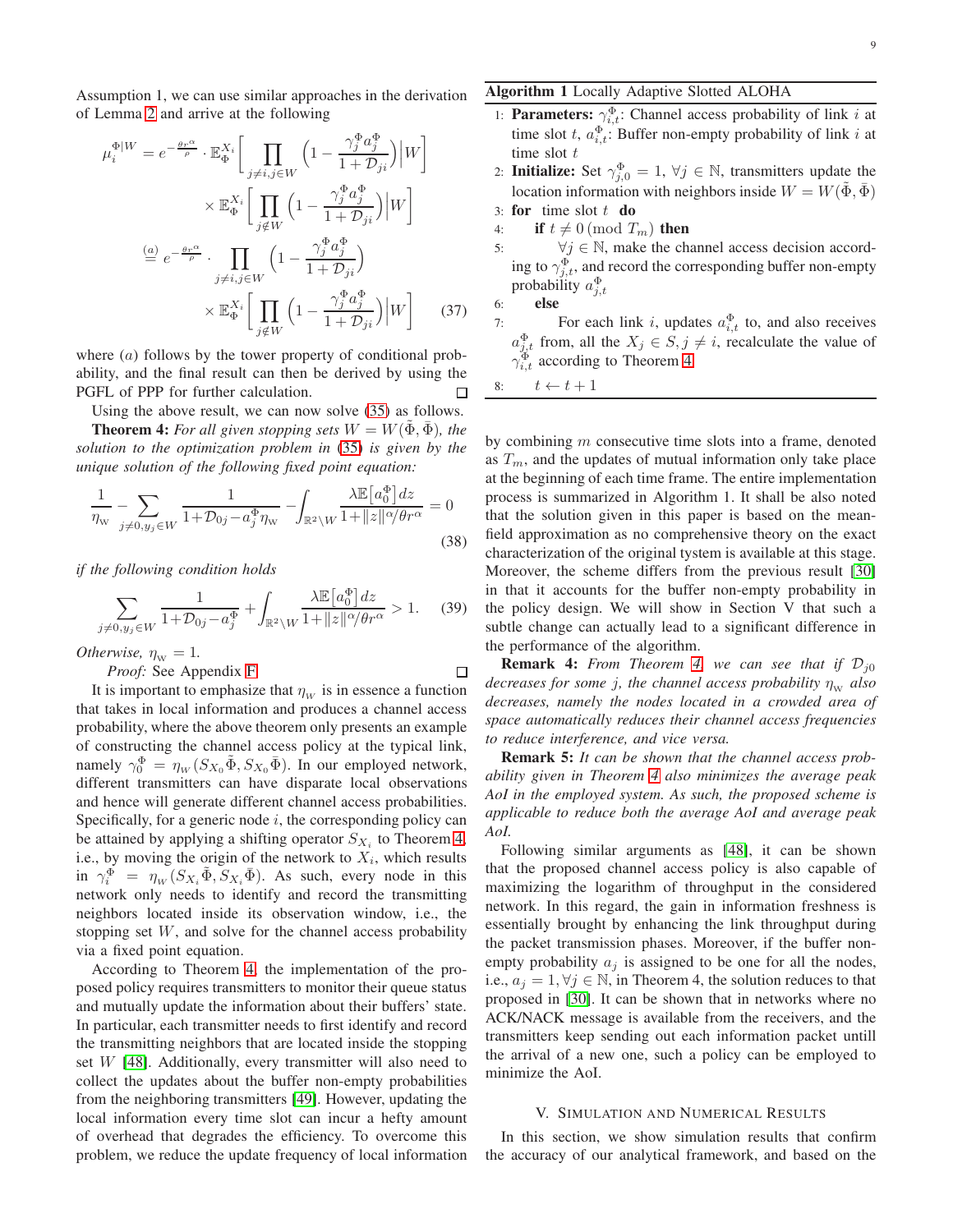

<span id="page-9-0"></span>Fig. 4. Simulation versus analysis, where we set  $p = 1$ ,  $r = 0.5$  m,  $\lambda = 1 \times 10^{-2}$  m<sup>-2</sup>, and vary the packet arrival rates as  $\xi = 0.2, 0.5$ .

analysis we further investigate the AoI performance under different settings of network parameters. Particularly, we consider a square region with side length of 1 km, in which link pairs are scattered according to a Poisson bipolar network with spatial density  $\lambda$  and once the topology is generated it remains unchanged. To eliminate the favorable interference coordinations induced by network edges, we use wrappedaround boundaries [\[50\]](#page-15-14) that allow dipoles that leave the region on one side to reappear on the opposite side, thus mirroring the missing interferers beyond the scenario boundary. Then, the dynamics of status update at each link are run over 10,000 time slots. Specifically, at the beginning of each time slots, channel gains are independently instantiated and packets are generated at each transmitter with probability  $\xi$ , whereas the newly arriving packets replace the older undelivered one at each node. The nodes with non-empty buffers then send out packets to the destination with failure retransmission occur at the next time slot (unless the packet is replaced by a newly generated one). And a packet can be dropped from the transmitter queue if the received SINR at the intended node exceeds the decoding threshold. The AoI statistics of the receivers of all the links are recorded to construct the average AoI. Unless differently specified, we use the following parameters:  $\alpha = 3.8$ ,  $\theta = 0$  dB,  $P_{\text{tx}} = 17$  dBm,  $T_m = 200$ , and  $\sigma^2 = -90$  dBm.

Fig. [4](#page-9-0) compares the simulated CDF of the conditional transmission success probability to the analyses given in Theorem 1, as well as the approximations in Corollary 1, under different values of packet update frequency  $\xi$ . From this figure, we can see that the analyses match well with simulations, which confirms the appropriateness of adopting the meanfield approximation in the analytical derivations. Besides, the differences between the analysis in [\(11\)](#page-5-0) and approximation per [\(12\)](#page-5-5) are almost indistinguishable, which verifies the tightness of approximating the meta distribution via a Beta distribution.

In Fig. [5,](#page-9-1) we depict the network average AoI as a function of the packet arrival rate  $\xi$ , under different values of the deployment density  $\lambda$ . From this figure, we first observe a



<span id="page-9-1"></span>Fig. 5. Simulation versus analysis of the network average AoI, in which we set  $p = 1$ ,  $r = 0.5$  m, and vary the deployment densities as  $\lambda = 1 \times 10^{-2}$ ,  $3 \times 10^{-2}$ ,  $5 \times 10^{-2}$  m<sup>-2</sup>.

close match between the simulation and analytical results, which verifies the accuracy of Theorem [2.](#page-5-6) Moreover, we note that the optimal update frequency that minimizes the average AoI is dependent on the particular value of  $\lambda$ . Specifically, when  $\lambda$  is small, the link pairs recede into the distance from each other and the packet transmissions can enjoy low level of interference because of the path loss. This resembles a noiselimited scenario and, as pointed out by Remark 1, the average AoI can be reduced by increasing the update frequency at the source nodes. On the contrary, when  $\lambda$  becomes large, the network is densely deployed, in which the inter-link distances shrink and transmitters in geographical proximity can suffer from interference that results in transmission failures. As such, with an increase of packet arrival rate, not only more link pairs are activated but, more crucially, additional failure packet deliveries and retransmissions are incurred, which prolongs the active period of the nodes. These together slow down the packet successful decoding process at each individual link and deteriorate the information freshness over the network. In consequence, an optimal arrival rate exists that balances the tradeoff between the information freshness at the source nodes and the interference level across the network. This observation is consistent with Remark 2 and shows an unconventional behavior of the AoI in random access networks employing LCFS queueing disciplines.

Fig. [6](#page-10-0) plots the average network AoI for fixed  $\lambda = 5 \times$  $10^{-2}$  as a function of the channel access probability p, under various packet arrival rates. We can see that in the situation of infrequent packet arrivals, the average AoI declines steadily as the channel access probability increases. It is worth noting that this observation poses a dissent on the conclusions drawn from conflict graph models [\[24\]](#page-14-16), where the slotted ALOHA protocol is asserted to be optimal for minimizing average AoI in the light traffic condition. The reason for such a difference is that under the SINR model, for small update frequency, the aggregated interference at each node is low and hence there is no necessity to reduce the channel use, which will, in turn, downgrade the packet successful decoding rate and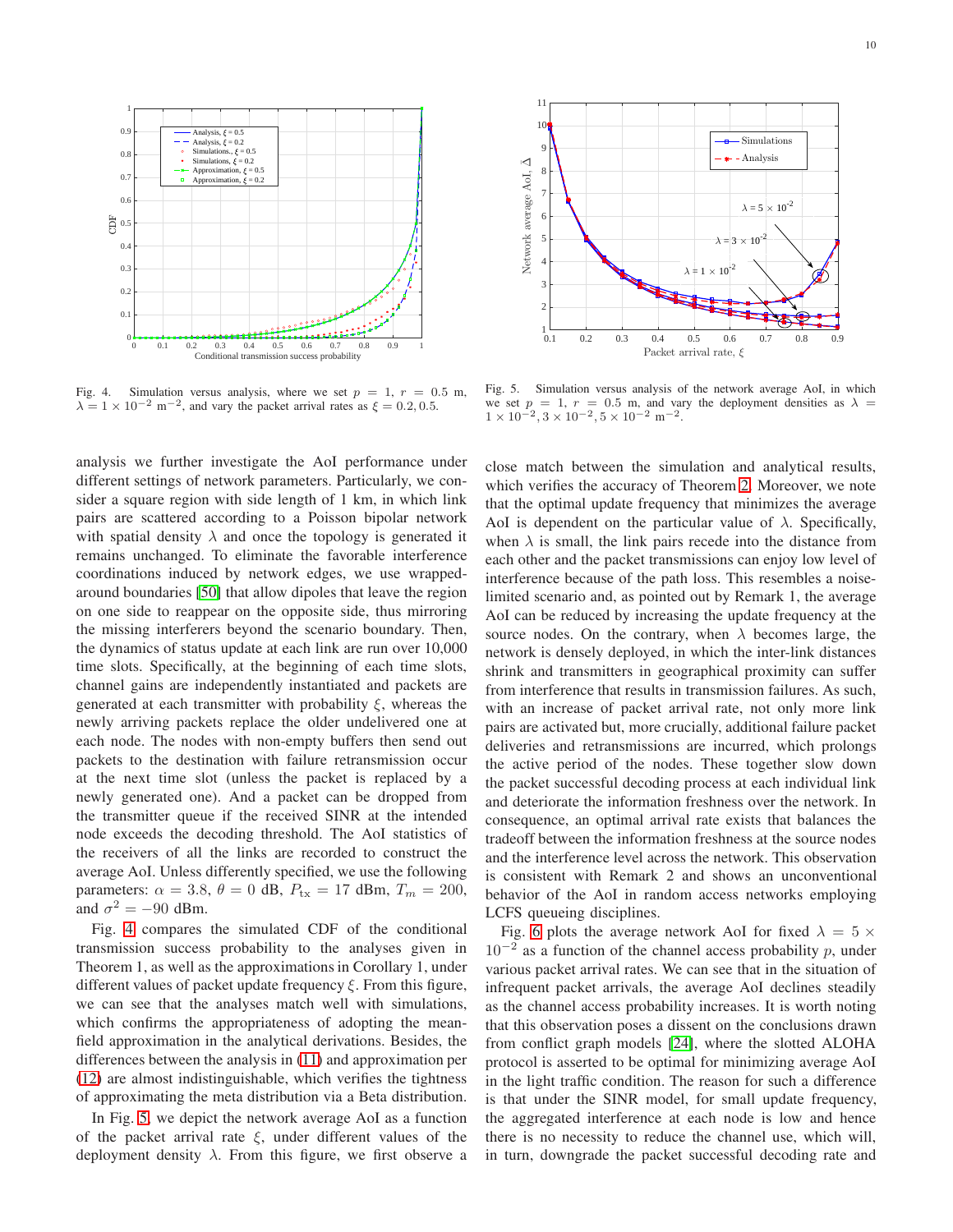

<span id="page-10-0"></span>Fig. 6. The average AoI versus channel access probability, where we set  $r = 0.5$  m,  $\lambda = 5 \times 10^{-2}$  m<sup>-2</sup>, and vary the packet update frequencies as  $\xi = 0.25, 0.50, 0.75.$ 

deteriorate the AoI. Note that if the wireless links are deployed in an ultra dense manner, the SINR model converges to collion model and conclusions drawn here will be similar to those obtained in [\[24\]](#page-14-16). On the other hand, when the packet arrival rate is high, we can see that there exists an optimal channel access probability which minimizes the average AoI. This is because the defection of interference on the service rate is more devastating in this scenario, and exerting controls on the channel access are of importance to bolster the transmissions. As such, the slotted ALOHA protocol is beneficial to striking a balance between information freshness at the transmitters and the overall interference level. Note that similar conclusions can be drawn from Remark 3, showing the compliance between observations and analysis. Moreover, the figure also indicates that in order to achieve a small average AoI across the network, one should tune the update arrival frequency to a high level and adopt slotted ALOHA to control the channel access.

In Fig. [7](#page-10-1) we compare the proposed channel access policy per Theorem [4](#page-8-0) to the slotted ALOHA protocol as well as the one proposed in [\[30\]](#page-14-22), which we termed as Dominant System-based Locally Adaptive ALOHA (DS-LA ALOHA). Specifically, we set the local observation window at each node as a deterministic disk which centered at the transmitter with a radius R, i.e.,  $W = B(0, R)$ , and vary the slotted ALOHA channel access probability  $p$  as 1, 0.6, and the optimal  $p^*$  which is tuned according to the variants of network parameters. From this figure, we first notice that without controls on the channel access, namely  $p = 1$ , the network average AoI soars sharply when the spatial deployment is densified. This mainly attributes to the fact that as deployment density increases, the mutual link distances shrank, and that ramps up the interference level which inflicts failures on the transmissions. In contrast, with the adoption of slotted ALOHA, the network immediately attains a large reduction to the average AoI which demonstrates the efficacy of such a protocol in large-scale wireless networks. And more prounced gains in AoI can be observed when the parameter  $p$  is optimally set. Additionally, when each of the nodes adopt



<span id="page-10-1"></span>Fig. 7. Network average AoI versus spatial deployment density, where we set  $\xi = 0.6$ ,  $r = 2.5$  m,  $R = 20$  m, and  $\lambda$  increases from  $1 \times 10^{-2}$  m<sup>-2</sup> to  $5 \times 10^{-1}$  m<sup>-2</sup>.

the scheme proposed in Theorem 4, we observe a remarkable gain in the network average AoI. This is because the channel access probability is link-wisely configured based on the local observations, which marshals the spectral resource more adequately and averts transmitters in geographical vicinity to transmit simultaneously. As a result, transmissions under the proposed scheme are able to achieve a high success rate and hence the AoI can be kept at a low level in wide regimes of deployment density. Nonetheless, we can also see that while the DS-LA ALOHA is also able to reduce the AoI, it does not even outperform the slotted ALOHA when the latter is operating on an optimally tuned parameter. This is because the transmitters only maintain unit-size buffers which are less likely to be saturated, while the locally adaptive ALOHA policy constructed under the dominant system tends to overestimate the interference and reduces the frequency of channel access at each node. And that leads to unnecessarily prolonged waiting time which worsens the AoI. To this end, it is worthwhile to emphasize that the temporal parameters in the locally adaptive slotted ALOHA shall be adequately selected to ensure it can be functioning at full power.

We now turn our attention to investigate the effects of different network parameters on the outage probability of peak AoI.

Fig. [8](#page-11-1) shows the outage probability of peak AoI for a varying value of the packet arrival rate, under different distances between the transmitter-receiver pairs. We immediately notice the existence of an optimal update frequency that minimizes the outage probability, owing to a tradeoff between freshness of information from the source and the total interference level. Note that compared to the network average AoI, in order to minimize the outage probability of peak AoI, the optimal frequency shall be set to a relatively small value. Additionally, with a slight increase of  $r$ , the outage probability of peak AoI sheers up rapidly, showing the peak AoI is more sensitive to the variant of network parameters.

In Fig. [9,](#page-11-2) we put the spotlight on the outage probability of peak AoI under different channel access probabilities. We can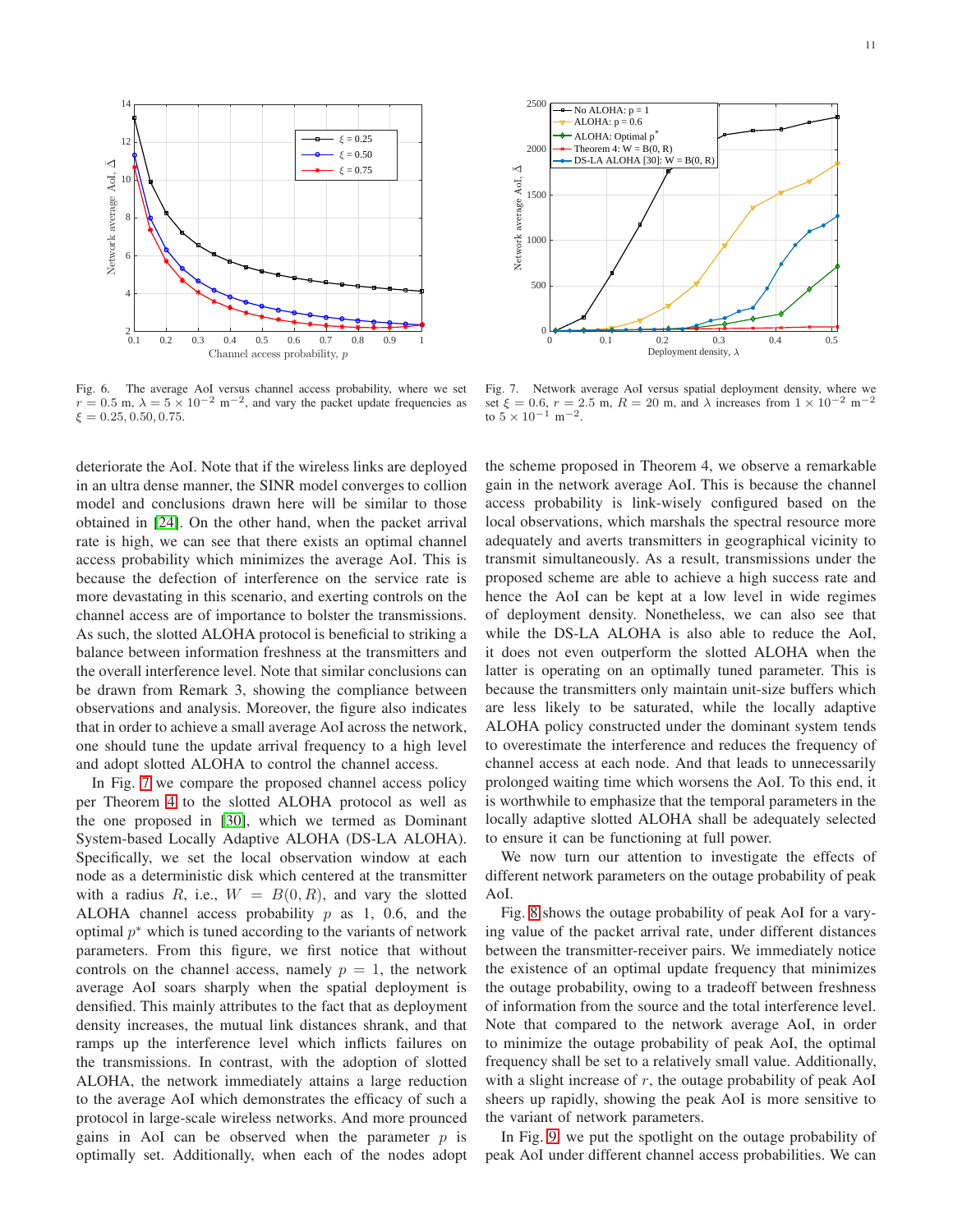

<span id="page-11-1"></span>Fig. 8. Peak age outage probability versus packet arrival rate, in which we set  $p = 1$ ,  $A = 5$ ,  $\lambda = 5 \times 10^{-2}$  m<sup>-2</sup> and vary transceiver distance as  $r = 0.5, 0.7, 1.0$  m.



<span id="page-11-2"></span>Fig. 9. Peak age outage probability versus channel access probability, where we set  $A = 5$ ,  $r = 0.7$  m,  $\lambda = 5 \times 10^{-2}$  m<sup>-2</sup>, and vary the packet arrival rates as  $\xi = 0.5, 0.7, 0.9$ .

see that similar to the average AoI, the outage probability of peak AoI keeps declining with respect to  $p$  in the regime of low packet arrival rate, while it can be minimized by an optimal value of  $p$  when the packets arrive rates are high. Nonetheless, different from the minimization of network average AoI, to obtain a small outage probability of peak AoI, it is more desirable to reduce the packet arrival rate rather than setting it at a high level and then employ slotted ALOHA. It is noteworthy that this observation also marks a sharp distinction to that under the FCFS discipline, which claims the slotted ALOHA protocol cannot contribute to reducing the peak AoI [\[30\]](#page-14-22).

Finally, Fig. [10](#page-12-1) compares the network average AoI to the outage probability of peak AoI for a varying value of channel access probability, p, under different deployment densities. From this result, we can see that the average AoI and the outage probability of peak AoI constitute Pareto-like frontiers, which convey two messages: (*a*) if the wireless links are sparsely deployed (i.e., Fig. [10](#page-12-1) (a)), there exists an optimal  $p$  that minimizes both the average and peak AoI, while  $(b)$  in densely deployed networks (i.e., Fig. [10](#page-12-1) (b)), one cannot find a channel access probability that simultaneously minimize the average AoI and the outage probability of peak AoI.

# VI. CONCLUSION

In this work, we established a theoretical framework for the understanding of AoI performance in random access networks. We used a general model that accounts for the channel gain and interference, dynamics of status updating, and spatially queueing interactions. Our result confirmed that the network topology has a direct and sweeping influence on the AoI. Specifically, even when the transmitters employ a LCFS-R strategy for packet management, if the topology is densely deployed then there exists an optimal rate of packet arrival that minimizes the average AoI. In addition, slotted ALOHA is instrumental to further reduce the AoI, given the packet arrival rates are high. However, when the network deployment density is low, the average AoI decreases monotonically with the packet arrival rate, and slotted ALOHA cannot contribute to reducing the AoI in this scenario. We also found that while similar phenomena also occur in the outage probability of peak AoI, this quantity is more sensitive to the variants of network parameters. Using the analytical framework, we further developed a channel access policy that configures the probability of channel access at each transmitter based on its observed local information, and hence can be implemented in a decentralized manner and has low complexity. The proposed scheme can effectively reduce the network average AoI, especially when the network grows in size, as it is able to adaptively adjust according to the spatiotemporal change of the ambient environment.

The analysis developed in this paper manages to straddle queueing theory with stochastic geometry, and allows one to investigate the impacts spatial and temporal factors on the AoI performance. In consequence, this work opens up many exciting directions for future investigation, including but not limited to exploring the impact of different buffer sizes, retransmission schemes, or channel access approaches on the AoI of a large-scale wireless network. Investigating up to what extent power control can improve AoI is also regarded as a concrete direction for future work.

## <span id="page-11-3"></span>APPENDIX

## <span id="page-11-0"></span>*A. Proof of Lemma [1](#page-4-0)*

Let us consider a Geo/Geo/1 queueing system under the LCFS with preemption (LCFS-PR) discipline [\[51\]](#page-15-15), where the arrival and departure rates are set as  $\xi$  and  $p\mu_0^{\Phi}$ , respectively. The AoI in this system evolves as follows:

$$
\tilde{\Delta}_0(t+1) = \begin{cases} \tilde{\Delta}_0(t) + 1, & \text{if transmission fails,} \\ \min\{t - G_0(t), \tilde{\Delta}_0(t)\} + 1, & \text{otherwise} \end{cases}
$$
\n(40)

where  $G_0(t)$  is the generation time of the packet delivered over the typical link at time  $t$ . From  $(40)$ , it can be seen that the AoI under the LCFS-PR protocol in a Geo/Geo/1 queue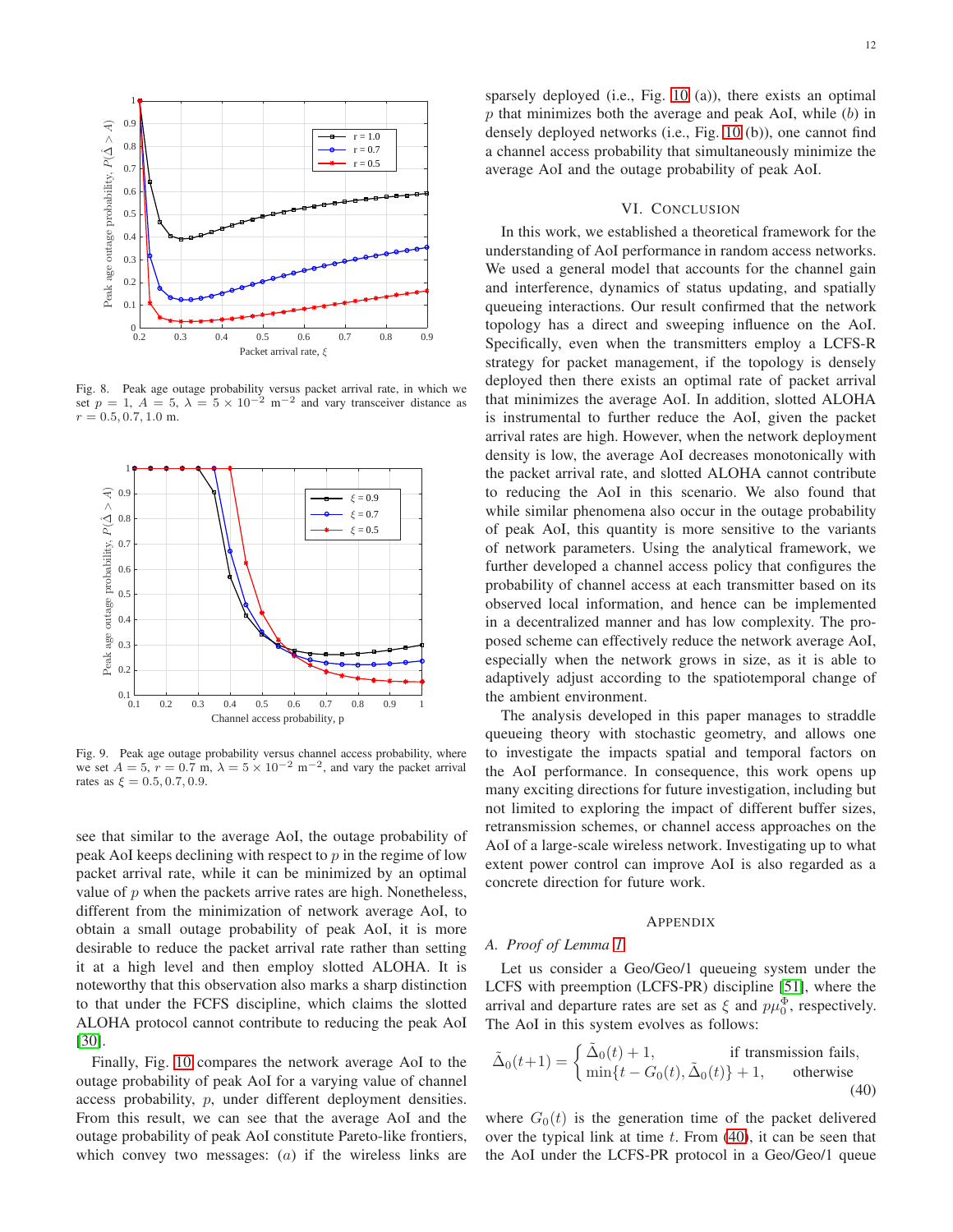

<span id="page-12-1"></span>Fig. 10. Network average AoI versus peak age outage probability:  $r = 2.5$  m, p increases from 0.4 to 1, and  $\xi$  varies as  $\xi = 0.6, 0.7, 0.8$ . In Fig. (a), the deployment density is  $\lambda = 2 \times 10^{-2}$  m<sup>-2</sup>. In Fig. (b), the deployment density is  $\lambda = 5 \times 10^{-2}$  m<sup>-2</sup>.

drops only when a more recently generated packet is received at the destination, and that is equivalent to discarding the older undelivered packets at the source. Therefore, this system and the employed system in this paper possess the same AoI evolution statistics.

We denote by  $M$  and  $N$  the inter-arrival time and the total sojourn time in the queue, respectively, which are random variables. As such, under the LCFS-PR discipline, the average AoI is given as [\[51\]](#page-15-15):

$$
\mathbb{E}^0\big[\bar{\Delta}|\Phi\big] = \frac{1}{2} \cdot \frac{\mathbb{E}\big[M^2\big]}{\mathbb{E}[M]} + \frac{\mathbb{E}\big[\min(N,M)\big]}{\mathbb{P}\big(N\leq M\big)} - \frac{1}{2}.\tag{41}
$$

On the one hand, as  $M \sim Geo(\xi)$  and  $N \sim Geo(p\mu_0^{\Phi})$ , we have the following

$$
\mathbb{E}[M] = \frac{1}{\xi}, \quad \mathbb{E}[M^2] = \frac{2 - \xi}{\xi^2},
$$
\n
$$
\mathbb{P}(N < M) = 1 - \mathbb{E}[(1 - n\mu^{\Phi})^M]
$$
\n(42)

$$
\mathbb{P}(N \le M) = 1 - \mathbb{E}\left[ (1 - p\mu_0^{\Phi})^M \right] \n= \frac{\mu_0^{\Phi}}{1 - (1 - p\mu_0^{\Phi})(1 - \xi)}.
$$
\n(43)

On the other hand, since  $M$  and  $N$  are independent random variables, through simple calculations we have min $(M, N)$  ∼  $Geo(1 - (1 - p\mu_0^{\Phi})(1 - \xi))$ . Thus the following holds

$$
\mathbb{E}\big[\min(M, N)\big] = \frac{1}{1 - (1 - p\mu_0^{\Phi})(1 - \xi)}.\tag{44}
$$

The result in [\(7\)](#page-4-1) then follows from substituting [\(42\)](#page-12-2), [\(43\)](#page-12-3), and [\(44\)](#page-12-4) into [\(41\)](#page-12-5).

Next, in a Geo/Geo/1 queue, the conditional peak AoI under LCFS-PR is given as [\[51\]](#page-15-15):

$$
\mathbb{E}^0\big[\hat{\Delta}|\Phi\big] = \frac{\mathbb{E}[M]}{\mathbb{P}(N \le M)} + \frac{\mathbb{E}\big[N\mathbb{1}\{N \le M\}\big]}{\mathbb{P}(N \le M)} - 1. \tag{45}
$$

The numerator of the second term on the R.H.S. above can be calculated as

$$
\mathbb{E}[N1\{N \le M\}] = \mathbb{E}\Big[\mathbb{E}[N1\{N \le M\}|M]\Big]
$$
\n
$$
= \mathbb{E}\Big[\sum_{m=1}^{M} m(1 - p\mu_0^{\Phi})^{m-1} p\mu_0^{\Phi}\Big]
$$
\n
$$
= \mathbb{E}\Big[\frac{1 - (1 - p\mu_0^{\Phi})^M}{\mu_0^{\Phi}} - (1 - p\mu_0^{\Phi})M(1 - p\mu_0^{\Phi})^{M-1}\Big]
$$
\n
$$
= \frac{p\mu_0^{\Phi}}{[1 - (1 - p\mu_0^{\Phi})(1 - \xi)]^2}.
$$
\n(46)

<span id="page-12-6"></span><span id="page-12-5"></span>The expression in [\(8\)](#page-4-4) then follows by substituting [\(42\)](#page-12-2), [\(43\)](#page-12-3), and [\(46\)](#page-12-6) into [\(45\)](#page-12-7).

# <span id="page-12-0"></span>*B. Proof of Lemma [2](#page-4-5)*

<span id="page-12-2"></span>By conditioning on the spatial realization  $\Phi$  of the node locations, the transmission success probability can be derived as:

<span id="page-12-7"></span><span id="page-12-4"></span><span id="page-12-3"></span>
$$
\mathbb{P}\left(\text{SINR}_{0} > \theta | \Phi\right)
$$
\n
$$
= \mathbb{P}\left(\frac{P_{\text{tx}}H_{00}r^{-\alpha}}{\sum_{j\neq 0}P_{\text{tx}}H_{j0}\zeta_{j}v_{j}||X_{j}||^{-\alpha} + \sigma^{2}} > \theta | \Phi\right)
$$
\n
$$
= \mathbb{P}\left(H_{00} > \sum_{j\neq 0} \frac{\nu_{j}\zeta_{j}H_{j0}}{||X_{j}||^{\alpha}/\theta r^{\alpha}} + \frac{\theta r^{\alpha}}{\rho} | \Phi\right)
$$
\n
$$
= e^{-\frac{\theta r^{\alpha}}{\rho}} \cdot \mathbb{E}\Big[\prod_{j\neq 0} \exp\Big(-\frac{\nu_{j}\zeta_{j}H_{j0}}{||X_{j}||^{\alpha}/\theta r^{\alpha}}\Big)| \Phi\Big]
$$
\n
$$
\stackrel{(a)}{=} e^{-\frac{\theta r^{\alpha}}{\rho}} \cdot \prod_{j\neq 0} \left(1 - \mathbb{P}\big(\zeta_{j} = 1, \nu_{j} = 1 | \Phi\big) + \frac{\mathbb{P}\big(\zeta_{j} = 1, \nu_{j} = 1 | \Phi\big)}{1 + \theta r^{\alpha}/||X_{j}||^{\alpha}}\right)
$$
\n
$$
\stackrel{(b)}{=} e^{-\frac{\theta r^{\alpha}}{\rho}} \cdot \prod_{j\neq 0} \left(1 - \mathbb{P}\big(\zeta_{j} = 1 | \Phi\big) \times \mathbb{P}\big(\nu_{j} = 1 | \Phi\big) + \frac{\mathbb{P}\big(\zeta_{j} = 1 | \Phi\big) \times \mathbb{P}\big(\nu_{j} = 1 | \Phi\big)}{1 + \theta r^{\alpha}/||X_{j}||^{\alpha}}\right) \tag{47}
$$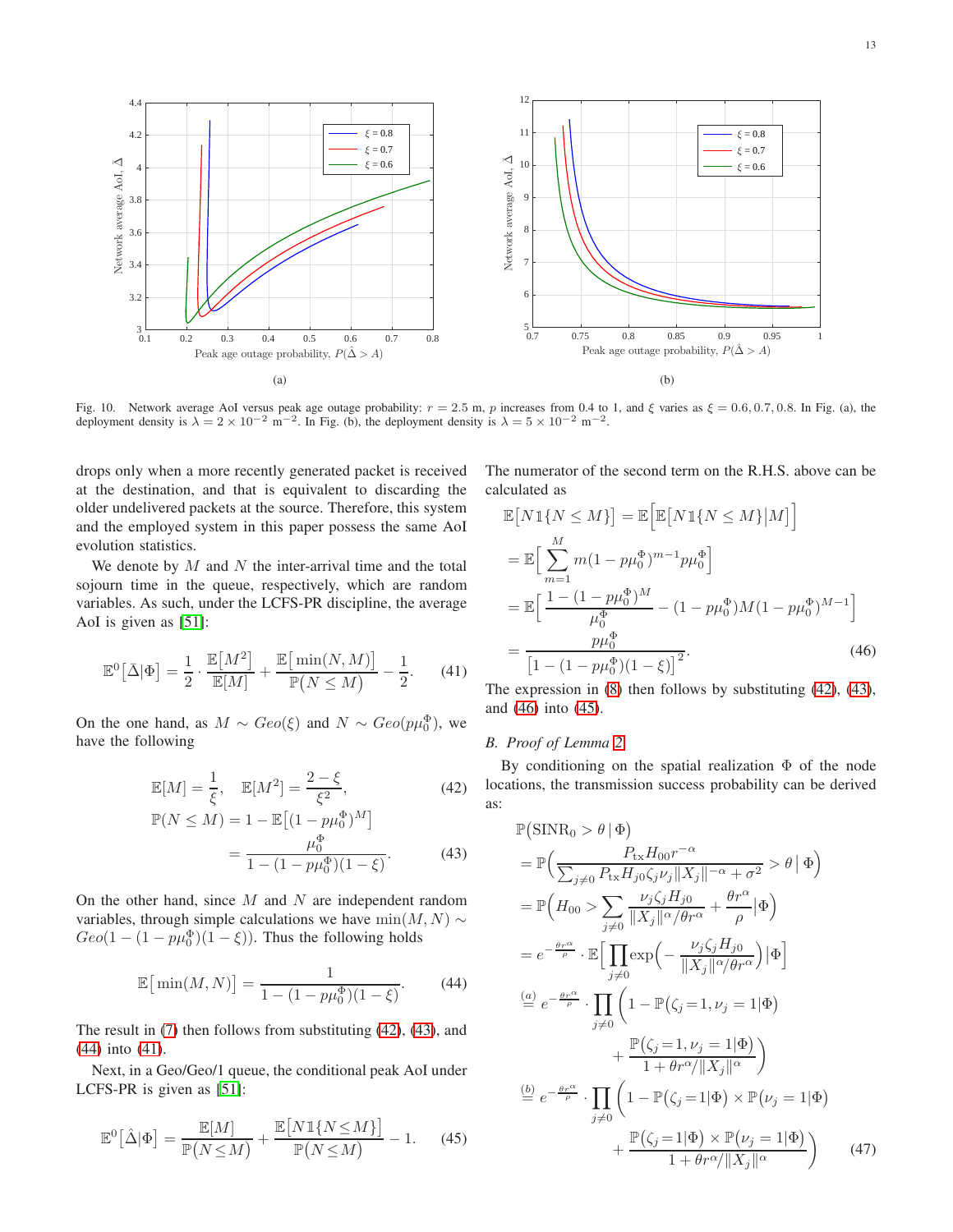where (*a*) follows from Assumption 1, under which the active state of each node can be regarded as independent, and notice that  $H_{j0} \sim \exp(1)$ . The result can then be obtained via further simplifying the product factors.

#### <span id="page-13-0"></span>*C. Proof of Lemma [3](#page-5-8)*

The evolution of the buffer state at a generic node  $i$  can be modeled as a two-state Markov chain (empty/non-empty) with transition matrix given as follows:

$$
\mathbf{P} = \begin{bmatrix} 1 - \xi & \xi \\ p\mu_j^{\Phi}(1 - \xi) & 1 - p\mu_j^{\Phi} + p\mu_j^{\Phi}\xi \end{bmatrix}.
$$

Let  $\mathbf{v} = (v_0, v_1)$  denote the steady-state probability vector of the number of this Markov chain. Then, we have

$$
\mathbf{v}^{\mathrm{T}} = \mathbf{v}^{\mathrm{T}} \mathbf{P},\tag{48}
$$

$$
v_0 + v_1 = 1. \t\t(49)
$$

Solving the above system of equations yields the following:

$$
v_0 = \frac{p\mu_j^{\Phi}(1-\xi)}{\xi + p\mu_j^{\Phi}(1-\xi)},
$$
\n(50)

$$
v_1 = \frac{\xi}{\xi + p\mu_j^{\Phi}(1 - \xi)}.
$$
\n(51)

As such, the active state probability  $a_j^{\Phi}$  can be obtained from [\(51\)](#page-13-4) (the probability of having a non-empty buffer).

#### <span id="page-13-1"></span>*D. Proof of Theorem [1](#page-5-1)*

For ease of exposition, let us denote  $Y_0^{\Phi} = \ln \mathbb{P}(\text{SINR}_0 >$  $\theta|\Phi)$ . By leveraging Lemma [2](#page-4-5) and Lemma [3,](#page-5-8) we can calculate the moment generating function of  $Y_0^{\Phi}$  as follows

$$
\mathcal{M}_{Y_0^{\Phi}}(s) = \mathbb{E}\left[(\mu_0^{\Phi})^s\right]
$$
  
\n
$$
= e^{-\frac{s\theta r^{\alpha}}{\rho}} \mathbb{E}\left[\prod_{j\neq 0} \left(1 - \frac{a_j^{\Phi}}{1 + \|X_j\|^{\alpha}/\theta r^{\alpha}}\right)^s\right]
$$
  
\n
$$
= e^{-\frac{s\theta r^{\alpha}}{\rho}} \mathbb{E}\left[\prod_{j\neq 0} \left(1 - \frac{1}{1 + \|X_j\|^{\alpha}/\theta r^{\alpha}} \cdot \frac{p\xi}{\xi + (1 - \xi)p\mu_j^{\Phi}}\right)^s\right]
$$
  
\n
$$
\stackrel{(a)}{=} e^{-\frac{s\theta r^{\alpha}}{\rho}} e^{-\lambda \int_{\mathbb{R}^2} \mathbb{E}\left[1 - \left(1 - \frac{1}{1 + \|x\|^{\alpha}/\theta r^{\alpha}} \cdot \frac{r\xi}{\xi + (1 - \xi)p\mu_x}\right)^s\right] dx}
$$
  
\n
$$
\stackrel{(b)}{=} \exp\left(-\frac{s\theta r^{\alpha}}{\rho} - \lambda \int_{\mathbf{x} \in \mathbb{R}^2} \sum_{k=1}^s {s \choose k} \frac{(-1)^{k+1} dx}{(1 + \|x\|^{\alpha}/\theta r^{\alpha})^k}
$$
  
\n
$$
\times \underbrace{\mathbb{E}\left[\left(\frac{p\xi}{\xi + (1 - \xi)p\mu_x}\right)^k\right]}_{Q_1}, \qquad (52)
$$

where  $(a)$  follows by using the probability generating functional (PGFL) of PPP and (b) expands the expression via the binomial theorem. Note that under Assumption 1, the conditional transmission success probability  $\mu_{\mathbf{x}}$  can be considered as i.i.d. across the transmitters. A complete expression of [\(52\)](#page-13-5) requires us to compute the term  $Q_1$ , which however needs the CDF,  $F(\cdot)$ , of  $\mu_0^{\Phi}$ . At this stage, let us assume the function  $F(\cdot)$  is available. We can then expand the expectation term  $Q_1$  and further reduce [\(52\)](#page-13-5) as we do below:

$$
\mathcal{M}_{Y_0^{\Phi}}(s) = \exp\left(-\frac{s\theta r^{\alpha}}{\rho} - \int\limits_{\mathbf{x}\in\mathbb{R}^2} \sum_{k=1}^s \binom{s}{k} \frac{(-1)^{k+1} \lambda d\mathbf{x}}{(1+\|\mathbf{x}\|^\alpha/\theta r^{\alpha})^k} \right)
$$

$$
\times \int_0^1 \left(\frac{p\xi}{\xi + (1-\xi)pt}\right)^k F(dt) \right)
$$

$$
= \exp\left(-\frac{s\theta r^{\alpha}}{\rho} - \lambda \pi r^2 \theta^{\delta} \sum_{k=1}^s \binom{s}{k} \frac{(-1)^{k+1} \int_0^\infty dv}{(1+v^{\frac{\alpha}{2}})^k} \right)
$$

$$
\times \int_0^1 \frac{(p\xi)^k F(dt)}{\left[\xi + (1-\xi)pt\right]^k}.
$$
(53)

Finally, by using the Gil-Pelaze theorem [\[52\]](#page-15-16), we can derive the CDF of  $\mu_0^{\Phi}$  as:

<span id="page-13-6"></span>
$$
F(u) = \mathbb{P}(\mu_0^{\Phi} < u) = \mathbb{P}(Y_0^{\Phi} < \ln u)
$$
\n
$$
= \frac{1}{2} - \frac{1}{\pi} \int_0^{\infty} \text{Im}\{u^{-j\omega} \mathcal{M}_{Y_0^{\Phi}}(j\omega)\} \frac{d\omega}{\omega}.
$$
\n(54)

The statement readily follows by substituting [\(53\)](#page-13-6) into the above equation.

# <span id="page-13-4"></span><span id="page-13-2"></span>*E. Proof of Corollary [1](#page-5-2)*

According to [\[40\]](#page-15-4), the fixed-point equation [\(11\)](#page-5-0) can be solved by recursively evaluating the following

$$
F_{n+1}(u) = \frac{1}{2} - \int_0^\infty \operatorname{Im} \left\{ u^{-j\omega} \exp\left( -\frac{j\omega\theta r^{\alpha}}{\rho} - \lambda \pi r^2 \theta^{\delta} \right) \times \sum_{k=1}^\infty \binom{j\omega}{k} \int_0^\infty \frac{(-1)^{k+1} dv}{(1+v^{\frac{\alpha}{2}})^k} \int_0^1 \frac{(p\xi)^k F_n(dt)}{[\xi + (1-\xi)pt]^k} \right\} \frac{d\omega}{\pi \omega}.
$$
\n(55)

Since the function  $F_n(u)$  in each iteration step is supported on  $[0, 1]$ , we are motivated to approximate the distribution via a Beta distribution. First, by assigning  $s$  as integers as per [\(52\)](#page-13-5), we can derive the moments of  $\mu_0^{\Phi}$  in [\(15\)](#page-5-9). Next, by respectively matching the mean and variance of  $\mu_0^{\Phi}$  to those of a Beta distribution  $B(a_n, b_n)$ , it yields

$$
\frac{a_n}{a_n + b_n} = c_n^{(1)},\tag{56}
$$

$$
\frac{a_n b_n}{(a_n + b_n)^2 (a_n + b_n + 1)} = c_n^{(2)} - [c_n^{(1)}]^2
$$
 (57)

and the result follows from solving the above system equations.

## <span id="page-13-3"></span>*F. Proof of Theorem [4](#page-8-0)*

<span id="page-13-5"></span>Following Assumption 1, the point process  $\Phi$  can be regarded as stationary under the employed network model. We can thus substitute [\(36\)](#page-7-6) into the first term of [\(35a\)](#page-7-7) and use the mass transportation theorem [\[33\]](#page-14-25) to obtain the following:

<span id="page-13-7"></span>
$$
\mathbb{E}_{\Phi}^{0}\left[\frac{\xi}{\gamma_0^{\Phi}\mu_0^{\Phi|W}}\right] = \mathbb{E}_{\Phi}^{0}\left[\frac{\exp\left(\frac{\theta r^{\alpha}}{\rho} + \int_{\mathbf{x}\in\mathbb{R}^2\backslash W} \frac{\lambda\eta_W \mathbb{E}\left[a_{\mathbf{x}}^{\Phi}\right]d\mathbf{x}}{1 + ||\mathbf{x}||^{\alpha}/\theta r^{\alpha}}\right)}{\eta_W \prod_{j\neq 0} \left(1 - \frac{\eta_W a_j^{\Phi}}{1 + D_{0j}}\right)}\right].
$$
\n(58)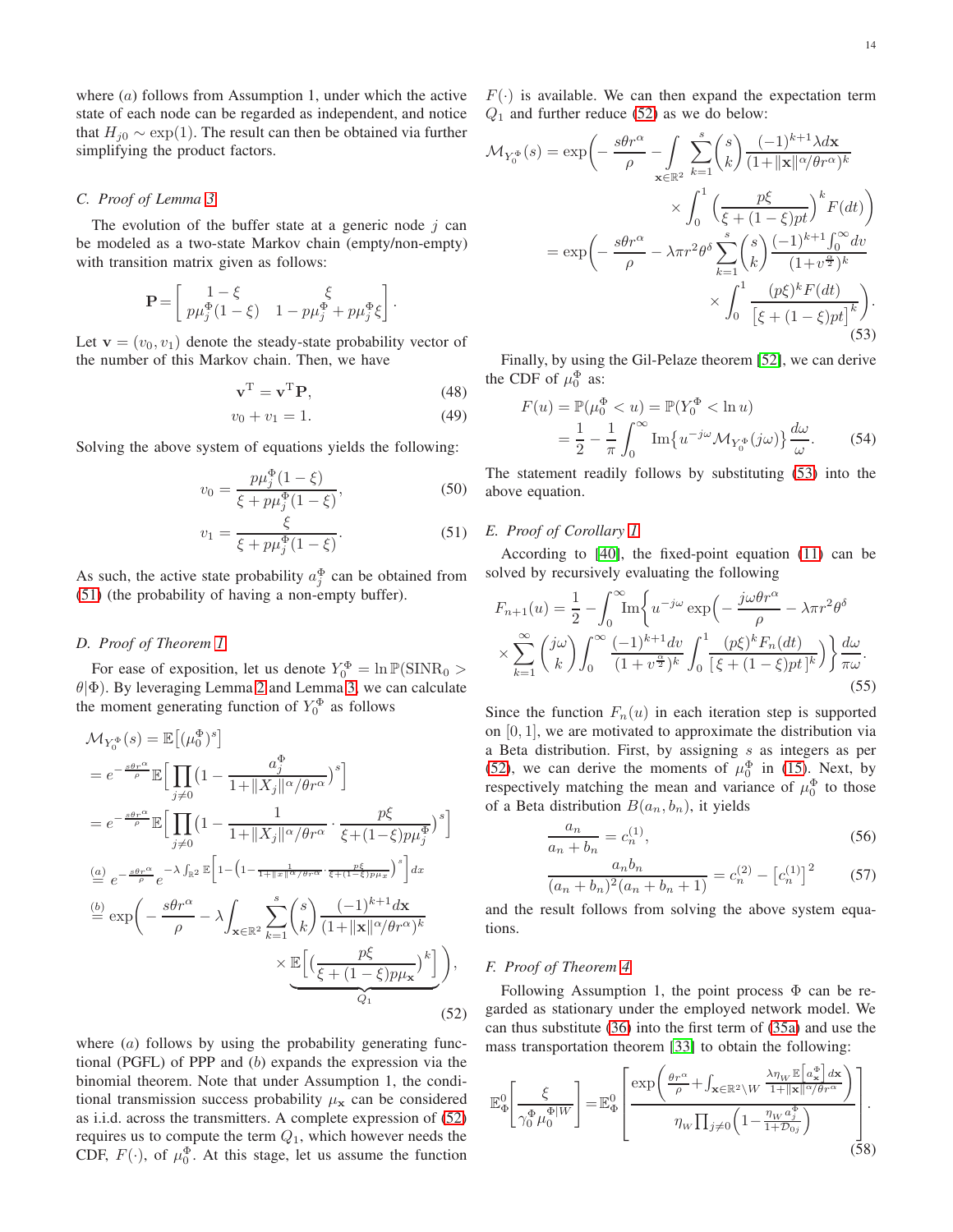It shall be noted that while the buffer states of the transmitters are in fact coupled in both space and time, we leverage Assumption 1 to decouple them so as to arrive at a tractable expression as per [\(58\)](#page-13-7). Consequently, optimizing [\(35\)](#page-7-4) is now equivalent to minimize the right hand side of above equation, as a function of  $\eta_w$ , under the constraint in [\(35b\)](#page-7-2). In general, such a functional optimization should be solved via the calculus of variants. Since the operator  $\eta_s$  is well-defined in the stationary point process  $\Phi$ , we can treat it as a variable [\[48\]](#page-15-12) and assign the derivative of [\(35a\)](#page-7-7) with respect to  $\eta_w$  to be zero, which yields the following:

$$
\frac{1}{\eta_w} \sum_{j \neq 0, y_j \in W} \frac{1}{1 + \mathcal{D}_{0j} - \eta_w a_j^{\Phi}} - \int_{\mathbb{R}^2 \setminus W} \frac{\lambda \mathbb{E}[a_0^{\Phi}] dz}{1 + z^{\alpha} / \theta r^{\alpha}} = 0.
$$
\n(59)

If we write the left hand side (L.H.S.) of the above equation as a function  $h(\eta_w)$  of  $\eta_w$ , i.e.,

$$
h(\eta_w) = \frac{1}{\eta_w} \sum_{j \neq 0, y_j \in W} \frac{1}{1 + \mathcal{D}_{0j} - \eta_w a_j^{\Phi}} - \int_{\mathbb{R}^2 \setminus W} \frac{\lambda \mathbb{E}[a_0^{\Phi}] dz}{1 + \|z\| \gamma / \theta r^{\alpha}},
$$
\n(60)

it is easy to verify that (a)  $h(\eta_w)$  monotonically decreases in  $\eta_w$  over [0, 1], and (b)  $\lim_{\eta_w \to 0} h(\eta_w) = +\infty$ . As such, if  $h(1) < 0$ , i.e., the condition [\(39\)](#page-8-1) holds, then according to the Intermediate Value Theorem, the equation in [\(59\)](#page-14-28), or equivalently, (38), has a unique solution that lies within the interval (0, 1). Otherwise, if [\(39\)](#page-8-1) does not hold, we have the derivative of [\(58\)](#page-13-7) being negative which indicates that [\(35a\)](#page-7-7) monotonically decreases as a function of  $\eta_w$ . Hence, the minimum is achieved at  $\eta_w = 1$ . Note that in both cases, the constraint (35b) is satisfied.

#### **REFERENCES**

- <span id="page-14-0"></span>[1] S. Kaul, R. Yates, and M. Gruteser, "Real-time status: How often should one update?" in *Proc. IEEE INFOCOM*, Orlando, FL, Mar. 2012, pp. 2731–2735.
- <span id="page-14-1"></span>[2] A. Kosta, N. Pappas, and V. Angelakis, "Age of information: A new concept, metric, and tool," *Foundations and Trends in Networking*, vol. 12, no. 3, pp. 162–259, 2017.
- [3] Y. Sun, E. Uysal-Biyikoglu, R. D. Yates, C. E. Koksal, and N. B. Shroff, "Update or wait: How to keep your data fresh?" *IEEE Trans. Inf. Theory*, vol. 63, no. 11, pp. 7492–7508, Nov. 2017.
- [4] R. D. Yates and S. K. Kaul, "The age of information: Real-time status updating by multiple sources," *IEEE Trans. Inf. Theory*, vol. 65, no. 3, pp. 1807–1827, Mar. 2019.
- [5] M. Zhang, A. Arafa, J. Huang, and H. V. Poor, "How to price fresh data," in *Proc. Modeling and Optimization in Mobile, Ad Hoc, and Wireless Networks (WiOpt)*, Avignon, France, Jun. 2019, pp. 1–8.
- [6] A. Arafa, J. Yang, S. Ulukus, and H. V. Poor, "Age-minimal transmission for energy harvesting sensors with finite batteries: Online policies," *IEEE Trans. Inf. Theory*, vol. 66, no. 1, pp. 534–556, Jan. 2020.
- [7] X. Wu, J. Yang, and J. Wu, "Optimal status update for age of information minimization with an energy harvesting source," *IEEE Trans. Green Commun. Netw.*, vol. 2, no. 1, pp. 193–204, Mar. 2018.
- <span id="page-14-2"></span>[8] B. T. Bacinoglu, Y. Sun, E. Uysal, and V. Mutlu, "Optimal status updating with a finite-battery energy harvesting source," *J. Commun. Netw.*, vol. 21, no. 3, pp. 280–294, Jun. 2019.
- <span id="page-14-3"></span>[9] M. A. Abd-Elmagid, N. Pappas, and H. S. Dhillon, "On the role of age of information in the internet of things," *IEEE Commun. Mag.*, vol. 57, no. 12, pp. 72–77, Dec. 2019.
- [10] B. Zhou and W. Saad, "Optimal sampling and updating for minimizing age of information in the internet of things," in *Proc. IEEE Global Commun. Conf. (Globecom)*, Abu Dhabi, United Arab Emirates, Dec. 2018, pp. 1–6.
- [11] C. Xu, H. H. Yang, X. Wang, and T. Q. S. Quek, "Optimizing information freshness in computing enabled IoT networks," *IEEE Internet of Things Journal*, vol. 7, no. 2, pp. 971–985, Feb. 2020.
- <span id="page-14-4"></span>[12] C. Xu, X. Wang, H. H. Yang, H. Sun, and T. Q. S. Quek, "AoI and energy consumption oriented dynamic status updating in caching enabled IoT networks," in *Proc. IEEE INFOCOM Workshop*, 2020.
- <span id="page-14-5"></span>[13] R. D. Yates and S. K. Kaul, "Status updates over unreliable multiaccess channels," in *Proc. IEEE Int. Symp. Inform. Theory*, Aachen, Germany, Jun. 2017, pp. 561–565.
- <span id="page-14-7"></span>[14] O. T. Yavascan and E. Uysal, "Analysis of slotted aloha with an age threshold," *IEEE J. Sel. Areas Commun.*, vol. 39, no. 5, pp. 1456–1470, May 2021.
- <span id="page-14-8"></span>[15] A. Munari, "Modern random access: An age of information perspective on irregular repetition slotted ALOHA," *IEEE Trans. Commun.*, 2021, Early Access.
- <span id="page-14-9"></span>[16] B. Zhou and W. Saad, "Age of information in ultra-dense IoT systems: Performance and mean-field game analysis," *Available as ArXiv:2006.15756*, 2020.
- <span id="page-14-28"></span><span id="page-14-10"></span>[17] ——, "Performance analysis of age of information in ultra-dense internet of things (IoT) systems with noisy channels," *Available as ArXiv:2012.05109*, 2020.
- <span id="page-14-11"></span>[18] Q. He, D. Yuan, and A. Ephremides, "Optimizing freshness of information: On minimum age link scheduling in wireless systems," in *Proc. Modeling and Optimization in Mobile, Ad Hoc, and Wireless Networks (WiOpt)*, Tempe, AZ, May 2016, pp. 1–8.
- <span id="page-14-12"></span>[19] R. Talak, S. Karaman, and E. Modiano, "Optimizing information freshness in wireless networks under general interference constraints," *IEEE/ACM Trans. Netw.*, vol. 28, no. 1, pp. 15–28, Feb. 2020.
- <span id="page-14-13"></span>[20] A. M. Bedewy, Y. Sun, S. Kompella, and N. B. Shroff, "Age-optimal sampling and transmission scheduling in multi-source systems," in *Proc. ACM MobiHoc*, 2019, pp. 121–130.
- <span id="page-14-15"></span>[21] Y.-P. Hsu, E. Modiano, and L. Duan, "Scheduling algorithms for minimizing age of information in wireless broadcast networks with random arrivals," *IEEE Trans. Mobile Comput.*, 2019.
- <span id="page-14-14"></span>[22] I. Kadota, A. Sinha, E. Uysal-Biyikoglu, R. Singh, and E. Modiano, "Scheduling policies for minimizing age of information in broadcast wireless networks," *IEEE/ACM Trans. Netw.*, vol. 26, no. 6, pp. 2637– 2650, Dec. 2018.
- <span id="page-14-6"></span>[23] I. Kadota, A. Sinha, and E. Modiano, "Scheduling algorithms for optimizing age of information in wireless networks with throughput constraints," *IEEE/ACM Trans. Netw.*, vol. 27, no. 4, pp. 1359–1372, Jun. 2019.
- <span id="page-14-16"></span>[24] X. Chen, K. Gatsis, H. Hassani, and S. S. Bidokhti, "Age of information in random access channels," *Available as ArXiv:1912.01473*, 2019.
- <span id="page-14-17"></span>[25] H. Chen, Y. Gu, and S.-C. Liew, "Age-of-information dependent random access for massive IoT networks," in *IEEE INFOCOM WKSHPS*, Toronto, ON, Canada, Jul. 2020, pp. 930–935.
- <span id="page-14-18"></span>[26] A. Sankararaman and F. Baccelli, "Spatial birth–death wireless networks," *IEEE Trans. Inf. Theory*, vol. 63, no. 6, pp. 3964–3982, Jun. 2017.
- <span id="page-14-19"></span>[27] Y. Hu, Y. Zhong, and W. Zhang, "Age of information in Poisson networks," in *Proc. Int. Conf. Wireless Commun. and Signal Process. (WCSP)*, Hangzhou, China, Dec. 2018, pp. 1–6.
- <span id="page-14-21"></span>[28] P. D. Mankar, M. A. Abd-Elmagid, and H. S. Dhillon, "Spatial distribution of the mean peak age of information in wireless networks," *IEEE Trans. Wireless Commun.*, vol. 20, no. 7, pp. 4465–4479, Jul. 2021.
- <span id="page-14-23"></span>[29] M. Emara, H. ElSawy, and G. Bauch, "A spatiotemporal framework for information freshness in IoT uplink networks," *IEEE Internet of Things Journal*, vol. 7, no. 8, pp. 6762–6777, Aug. 2020.
- <span id="page-14-22"></span>[30] H. H. Yang, A. Arafa, T. Q. S. Quek, and H. V. Poor, "Optimizing information freshness in wireless networks: A stochastic geometry approach," *IEEE Trans. Mobile Comput.*, vol. 20, no. 6, pp. 2269–2280, Jun. 2021.
- <span id="page-14-24"></span>[31] H. H. Yang, C. Xu, X. Wang, D. Feng, and T. Q. S. Quek, "Understanding age of information in large-scale wireless networks," *IEEE Trans. Wireless Commun.*, vol. 20, no. 5, pp. 3196–3210, May 2021.
- <span id="page-14-20"></span>[32] P. D. Mankar, Z. Chen, M. A. Abd-Elmagid, N. Pappas, and H. S. Dhillon, "Throughput and age of information in a cellular-based IoT network," *IEEE Trans. Wireless Commun.*, 2021 [Early Access].
- <span id="page-14-25"></span>[33] F. Baccelli and B. Blaszczyszyn, *Stochastic Geometry and Wireless Networks. Volumn I: Theory*. Now Publishers, 2009.
- <span id="page-14-26"></span>[34] P. Gupta and P. R. Kumar, "The capacity of wireless networks," *IEEE Trans. Inf. Theory*, vol. 46, no. 2, pp. 388–404, Mar. 2000.
- <span id="page-14-27"></span>[35] N. S. Ramesan and F. Baccelli, "Powers maximizing proportional fairness among poisson bipoles," in *Proc. IEEE INFOCOM*, Paris, France, Apr. 2019, pp. 1666–1674.